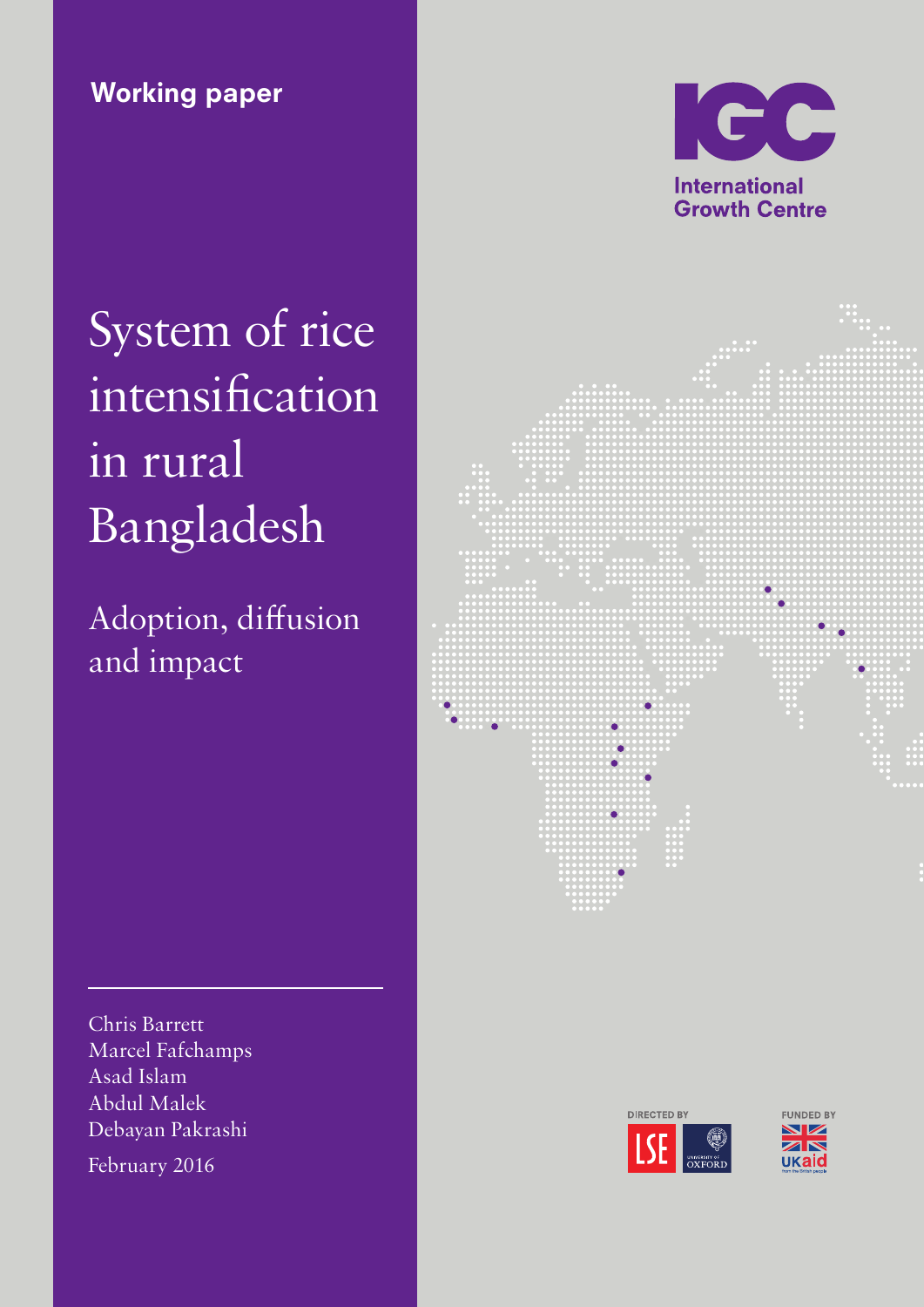## **System of Rice Intensification in Rural Bangladesh: Adoption, Diffusion and Impact[\\*](#page-1-0)**

Chris Barrett (Cornell University) Marcel Fafchamps (Stanford University) Asad Islam (Monash University) Abdul Malek (BRAC) Debayan Pakrashi (IIT, Kanpur)

> **February 15 2016 Final Report to IGC**

<span id="page-1-0"></span>Sakiba Tasneem provided excellent research assistance. Latiful Haque and Tanvir Shatil from BRAC have been instrumental in conducting and managing field work. We thank Abid Kabir and Sirajul Islam from BRAC's agricultural division for training on SRI. Mahabub Hossain gave us encouragement and overall support to run the project. We gratefully acknowledge the financial support from IGC. We are also grateful to the IGC country director Sultan Hafeez Rahman, and the country economist Farria Naeem for their continuous support and management of the project. We thank Sisira Jayasuirya, Garth Holloway, Jeffrey LaFrance, Michael Ward, Anke Leroux, Paul Christian, Vesall Nourani and Ummul Ruthbah for helpful comments and suggestions.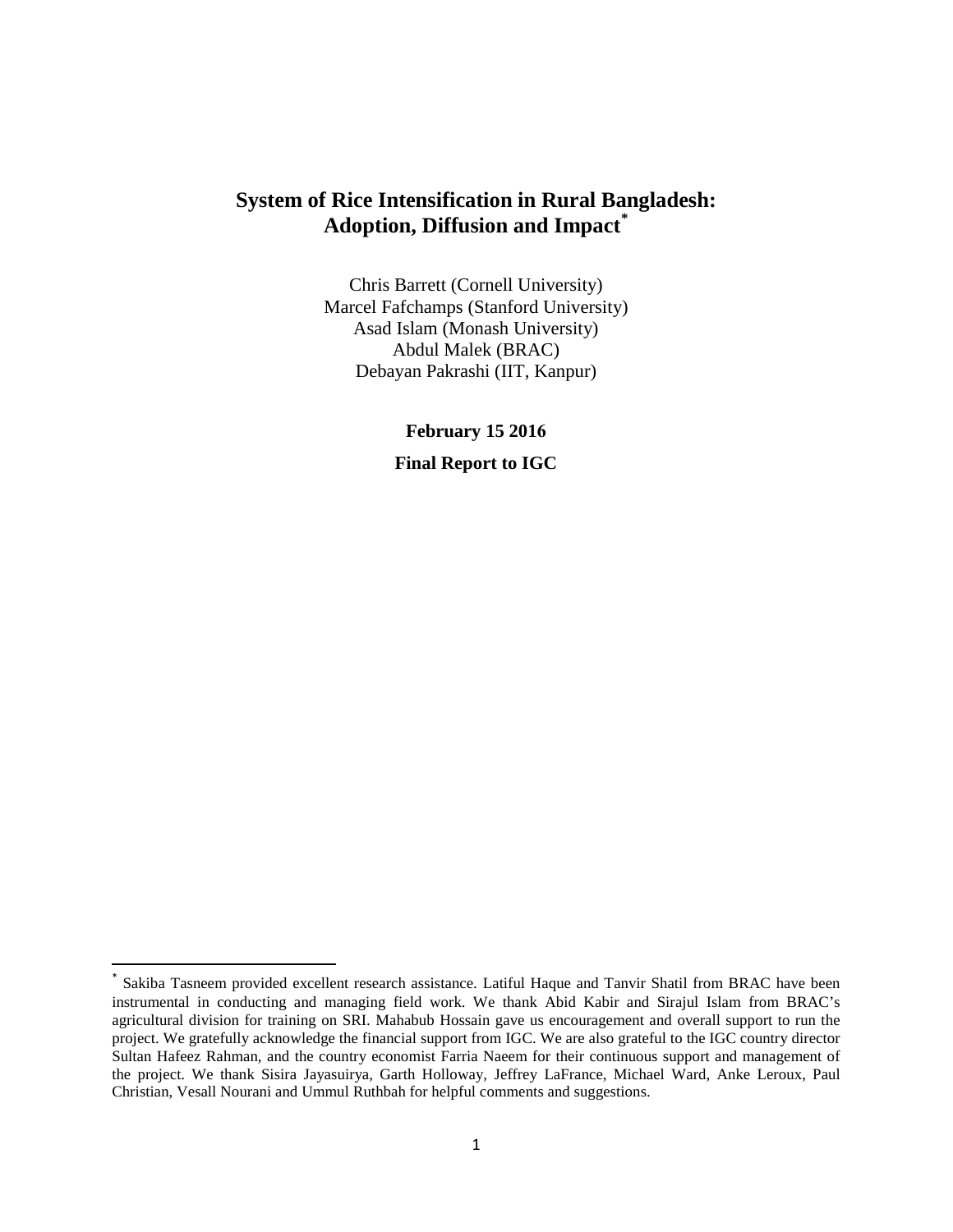#### **1. Introduction and Background**

l

Facing intensifying pressure on land and water resources, increasing rice productivity is critical for improving food security and alleviating poverty in developing Asia and Africa. Bangladesh has witnessed significant reduction in poverty over the last two decades; however, there still remains widespread food insecurity. Out of a total population of 165 million people in Bangladesh, 33 million were classified as lacking food security in 2010 and by 2020 it is estimated that this number will increase to 37 million (USDA 2010; Islam et al. 2015). A 2012 survey by the Economist Intelligence Unit of 105 countries ranked Bangladesh 81st in terms of the Global Food Security Index (Economist, 2012).

Crop yields in developing countries remain low due to limited adoption of new innovations by farmers. A novel and promising new approach to increasing productivity in rice cultivation, the System of Rice Intensification (SRI), has demonstrated dramatic potential for increasing rice yields without requiring additional purchased inputs (seed, fertilizer, etc.). First developed by Father Henri de Laulanie in Madagascar in the [1](#page-2-0)980s,  $SRI<sup>1</sup>$  works by changing the management of the plants, soil, water and nutrients utilized in paddy rice production. SRI is often billed as a pro-poor innovation as neither a new seed variety nor additional external inputs are required.

A number of studies based on non-experimental evaluation suggest significantly higher yields and increased profits associated with SRI. Takahashi and Barrett (2014) show that SRI generates average yield gains of around 64% relative to conventional methods in a study of Indonesian farmers. Sinha and Talati (2007) find average yield increases of 32% among farmers who partially adopted SRI in West Bengal. Styger et al. (2011) show 66% increases in yields in SRI relative to experimentally controlled plots using farming methods similar to local rice farmers in Mali and 87% increases in SRI yields relative to surrounding farmer rice fields. Barrett et al. (2004) study yield differentials for SRI and non-SRI cultivation strategies for Malagasy farmers and find SRI yields 84% higher than alternative strategies practiced by farmers. A pilot project

<span id="page-2-0"></span><sup>&</sup>lt;sup>1</sup> A brief introduction to the background, significance and evolution of the SRI idea can be obtained from [http://sri.ciifad.cornell.edu/aboutsri/origin/index.html.](http://sri.ciifad.cornell.edu/aboutsri/origin/index.html) During droughts experienced in 1983, he experimented with transplanting very young seedlings of only 15 days old (Stoop et al., 2002). The surprising results Father Henri de Laulaníe achieved were refined over the next decade until clear principles emerged that could guide others in their efforts to plant using SRI. It wasn't until the late 1990's and early 2000's that the proliferation of SRI in various environments prompted agricultural research scientists to take interest in how SRI works (Stoop et al., 2002).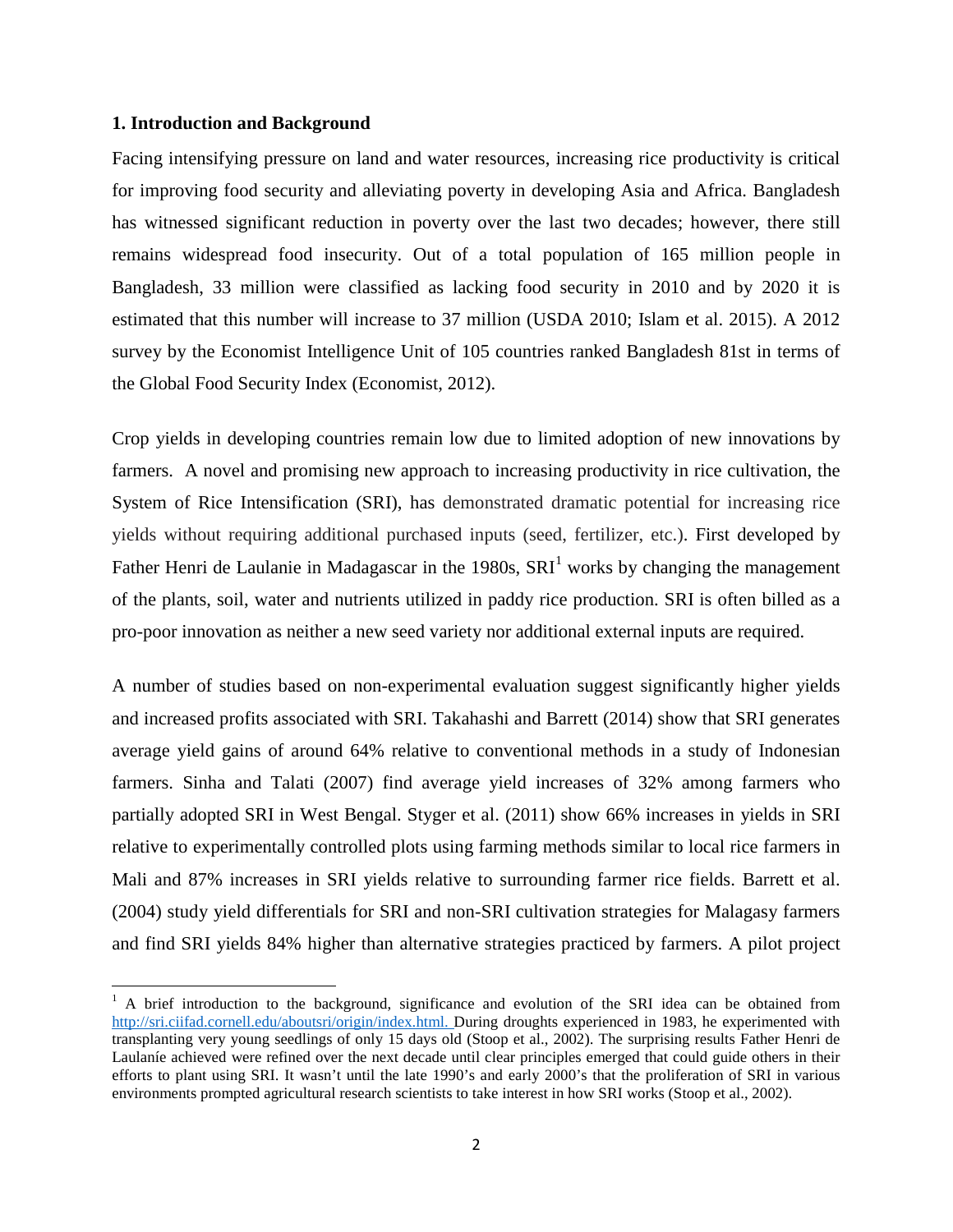conducted in Bihar, India—the state with the lowest agricultural productivity and highest share of marginal farmers in India, and very similar to Bangladesh in many respects, have recorded increases in rice productivity of 86% from SRI adoption. Another pilot project by BRAC in Bangladesh (see Islam et al. 2012) shows higher yields of around 50%, among those who adopt SRI. Noltze et al. (2013) find that while there are significant increases in yields among SRI farmers, the farmers face negative income effects upon adopting.

SRI has also faced widespread scepticism within the conventional rice breeding community (Sheehy et al. 2004, McDonald et al. 2006). There is also controversy about measuring the effects of SRI adoption on rice yields. Glover (2011) explains that much of the controversy among scientists "hinges partly on questions of scientific rigour and measurement accuracy." Takahashi and Barrett (2014) and Sinha and Talati (2007) demonstrate that higher yields can in fact result from varying degrees of adherence to SRI principles. Furthermore, the use of SRI methods has been shown to be susceptible to processes of social learning, though there is very little research on the role of social networks in the SRI literature.

Diffusion of SRI has been sluggish and uptake rates have been low in many areas where it has been introduced as a potential catalyst for improving productivity, integration and food security (Moser and Barrett 2006). Moser and Barrett (2006) claim that farmers facing liquidity constraints during planting season are less likely to adopt SRI methods since they are unable to hire extra labor to account for increases in labor intensity. Given its purported productivity and earnings potential, low uptake of SRI technology seems rather puzzling even in countries with surplus labour and presence of unemployed family labour.

The primary impediments to adoption appear to revolve around learning the principles and practices involved in this knowledge-intensive method and possible social constraints to adopting visibly different rice production and water management methods within ostensibly homogenous production communities (Moser and Barrett 2006), or, what we now term 'homophily' (Banerjee et al., 2013). SRI is a knowledge-intensive cultivation technique that requires significant local adaptation and managerial skills but requires time and aptitude. There is evidence that farmers are constrained by information and skills necessary for local adaptation.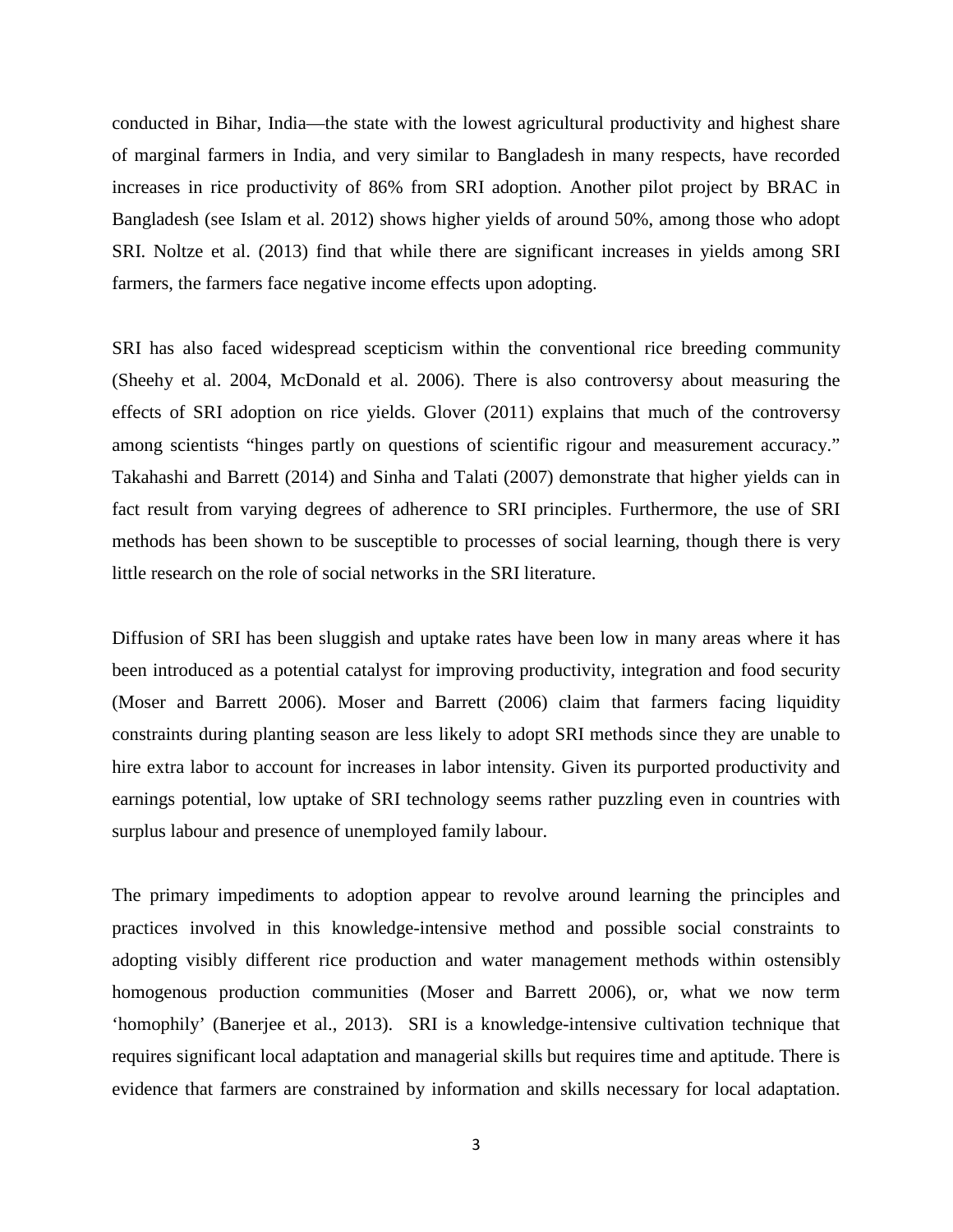Yield risk appears greater under SRI than traditional cultivation methods (Barrett et al. 2004), thus farmers have to be willing and able to absorb increased output risk. Finally, in the absence of inter-household coordination of uptake there may be social stigma effects associated with adopting visibly different rice production and water management methods within ostensibly homogenous production communities (Moser and Barrett 2006).

Because SRI fields differ visibly from traditional rice fields, social norms and conformity pressures may likewise discourage adaptation and the ultimate adoption decision. In the rural Bangladeshi context of resource constraints on extension and adaptive research facilities and limited access to formal finance sources, social (i.e., village, kinship or friendship) networks may offer a viable alternative. Social networks in village economies therefore could potentially play an important role for agricultural technology adoption and social acceptability needed for SRI to diffuse quickly. A number of studies documenting that existing social networks may play a prominent role in mediating the learning, informal credit and insurance (Case, 1992; Foster and Rosenzweig 1995; Cox and Fafchamps 2008; Conley and Udry 2010; Centola, 2010, 2011; BenYishay and Mobarak, 2015).

The main objective of this study is to understand the network characteristics and incentive mechanism for successful adoption and diffusion of SRI. We examine whether village level social networks among farmers can be used to promote information, as well as the uptake of SRI. We also analyse whether and how a farmer's decision to adopt a new technology depends upon the adoption decision of other farmers in his social group. We then examine the impact of SRI on rice yield and profitability. The latter enables us to examine if the observed productivity gains measured elsewhere using observational studies (Barrett et al. 2004, Noltze et al. 2013, Takahashi and Barrett 2014) can be substantiated using a large randomized control trial (RCT). To date there has not been any experimental study examining the impact, adoption and diffusion mechanism of SRI technology in any setting. So, this study is the first examining the effects, take-up and diffusion of SRI to a wider scale using randomized controlled field experiments.

#### **2. Related Studies: Social Networks, adoption and diffusion**

We divide the related studies into three main sections. First, we explore the nature of social network and diffusion models and how information flows within them. Secondly, we narrow it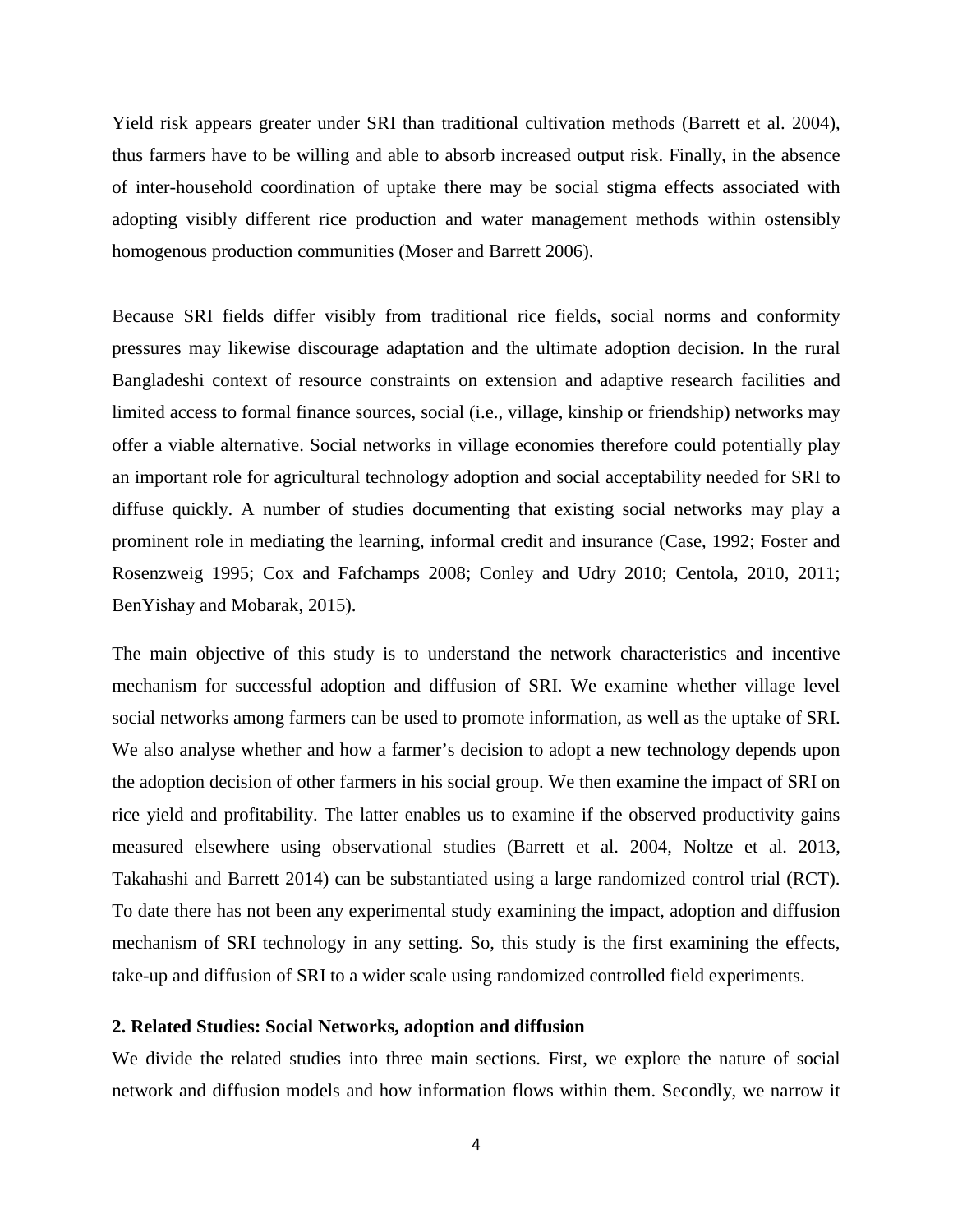down by focusing on the extensive literature that investigates how the different centrality measures of these networks' nodes can have an effect in the information flow and the decision to adopt. Finally, we analyze the findings of literature that focus on more specific factors influencing the diffusion and adoption process, particularly peer influence, endorsement effect, and incentives.

Prevailing literature has modeled diffusion mainly though different variations of the contagion model and through the use of influential nodes. It has been consistently found that strong ties in a network help the flow of information and that leaders work as a catalyst for information sharing. The evidence generally suggests that the greater the centrality of the initial injection node, the greatest the reach of the information and resulting adoption rates. Finally, peer influence, endorsement effects and incentives have also been widely recognized as mechanisms behind diffusion and adoption in contexts as diverse as education, agriculture and health.

The nature of diffusion models and information passing:

#### *Application of Social Network Theory and Diffusion Models*

The literature has explored and analyzed ideas that capture the diffusion of information. It has been discussed in terms of both market mechanisms and via non-market indicators such as social learning, imitation, information sharing, social pressure and other non-market externalities (Topa, 2001). Despite the development of numerous diffusion models, studies have often sought to explain diffusion in the form of contagion. This stems from the idea that in order to become "infected" with new information, an individual's neighbor must also be infected with new information. For example, Kermack and McKendrick (1927), who construct a model which could arguably be considered the basis for the mathematical treatment of epidemics, attempt to understand how and why a virus spreads across a network. The process involves dividing the population into susceptible individuals, Infectious individuals, and Recovered individuals (SIR model). This model has proved to be very useful outside the context of epidemics, and has been applied in a variety of papers studying diffusion of information and technology adoption. Essentially, the study provides a general description of the transmission of a disease in a homogeneous population, which can form the foundation for a model of diffusion of information.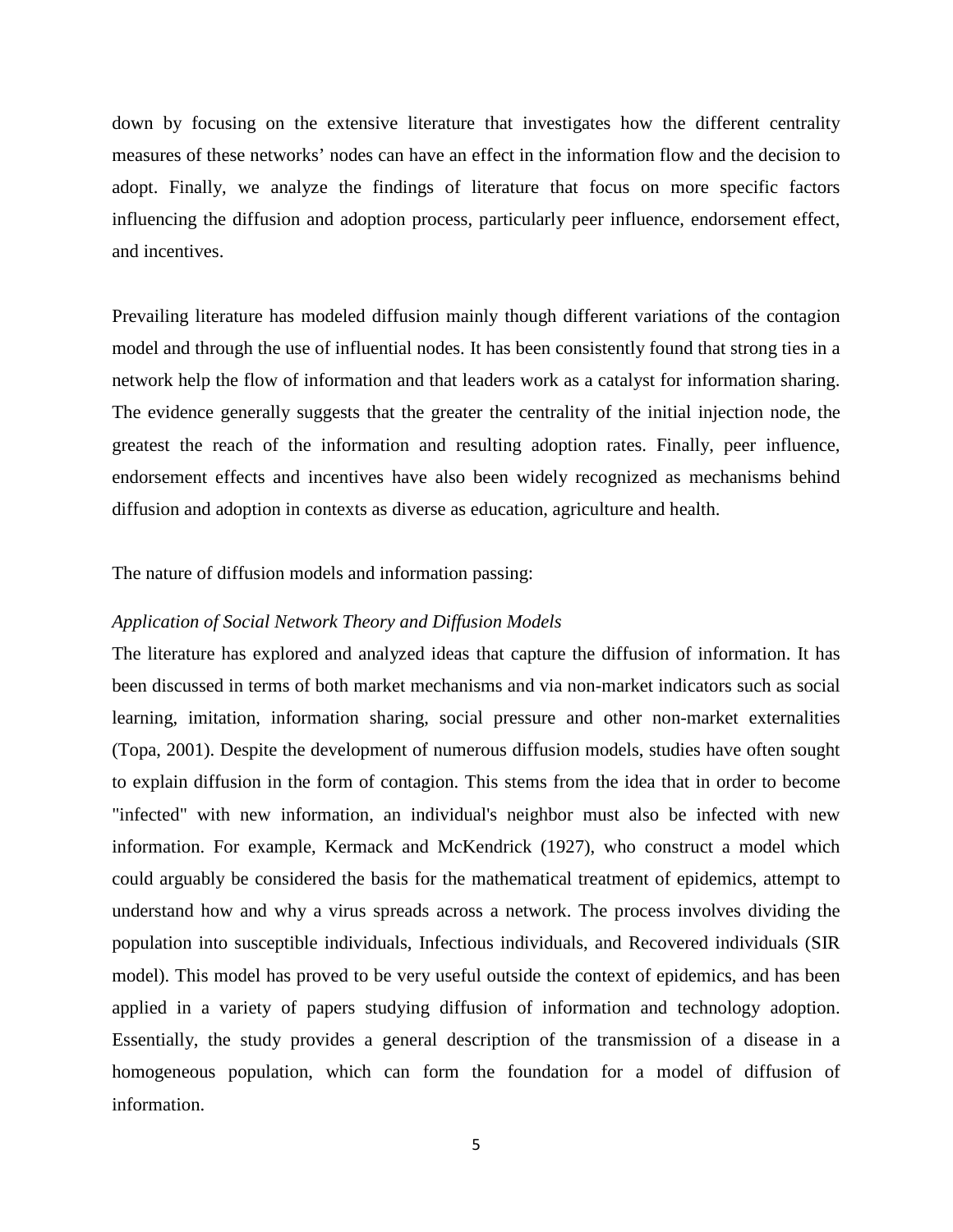This is in contrast to the study by Centola (2010) that uses a controlled experimental approach to study the spread of health behavior through an artificially structured online community. The study explores the effects of network structure on diffusion and the spread of behavior, taking into numerous topological structures featuring for example the presence of "clustering" within social networks and various degrees of separation. As noted by Aral, Muchnik, and Sundararajan (2009), this study also suggests further research into new experimental designs that test interaction effects resulting from homophily and strong interpersonal effects, alongside other variables such as gender, memory and frequency of interaction. On the other hand, Jackson and Rogers (2007) aims to present a dynamic model of network formation where nodes find other nodes by randomization or through searching through the existing structure of network. They find that as the random/network-based meeting ratio varies, the resulting degree distributions could be ordered in the sense of stochastic dominance. The analysis allows to infer how the formation process affects average utility in the network. Importantly, the model and analysis highlights the need to understand the differences in network settings and how this in turn affects the network formation process.

#### *Information Passing*

Previous studies have attempted to identify and observe the effects of pure information transmission, or what we describe to be information passing. An example of this is a study by Bond et al. (2012) that utilizes results from a randomized controlled trial of political mobilization messages delivered to 61 million Facebook users during the 2010 US congressional elections to investigate social influence effects in a network in both an online and real-world community structure. The authors find that the effect of social transmission on real world voting is greater than the direct effect of messages, which occurs mostly between "close friends". The results suggest that "strong ties", such as close friendships in a social network, play an instrumental role in spreading both online and real-world behavior. It outlines that the ability to influence behavior is not only impacted by a direct message but also the likelihood that a message is spread across the social network.

Besley and Case (1994) study the underlying forces of technology adoption in the introduction of cotton seeds in a rural Indian village, developing a dynamic "learning model" to explain the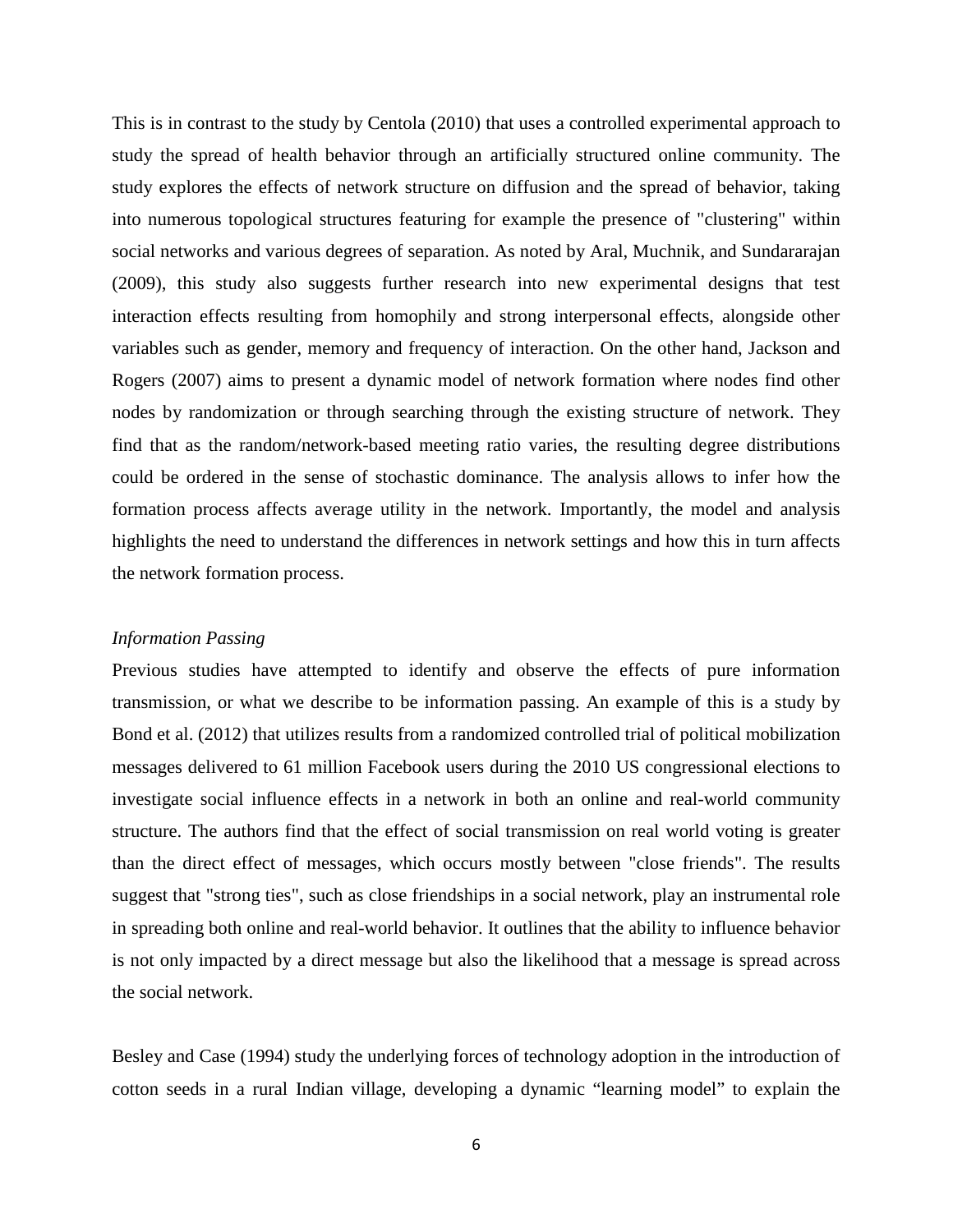patterns of adoption when the profitability of the technology is uncertain. They conclude that the first stages of the introduction of a new technology have a considerable effect: if these are not successful; even if the technology is profitable farmers may choose not to adopt it. Furthermore, if information flows are weak, then technology adoption might not be homogenous across the village. In contrast, Mita and Simmons (1995) introduce the need to overcome culture-specific factors in spreading information. They do this they analyse the effect of grass-roots, female based program, similar to a study by Goldman, Pebley and Beckett (2010), using personal and impersonal channels of communication. One of their main forms of communication is through female-led community groups, and specifically on telling and sharing personal stories. Their data suggests that the diffusion of these new ideas of contraception was dependent on preconceptions of social change. New information is thus transferred through the interaction of peers and family members, which is found to be the most salient form of networks for women in rural areas.

#### *Centrality*

Despite the breadth of existing research there appears to be little that models the process of diffusion and empirically identifies the various nodes involved in information transmission. Thus, centrality and the ability to identify "initial injection points" is another key theme in Banerjee et al. (2013) which focuses on ascertaining exogenous variation in the community leaders in diffusion of microfinance. Banerjee et al. (2013) study the diffusion though social networks in India, where they exogenously define injection points in a network. They observe that the participation rate in microfinance increases when those injection points have a greater eigen vector centrality measure. A structural model of diffusion is constructed, discriminating between the passing of information between friends and acquaintances and the endorsement effect, as well as between the effect of participants and non-participants. The results yielded by the model show that the likelihood of participants diffusing the information is greater than for informed non-participants, although the latter represent a greater proportion of the network so their overall effect is very significant. They find that the decision of an individual to participate in microfinance program does not depend on the participation of their neighbors once this member has knowledge about the available technology already.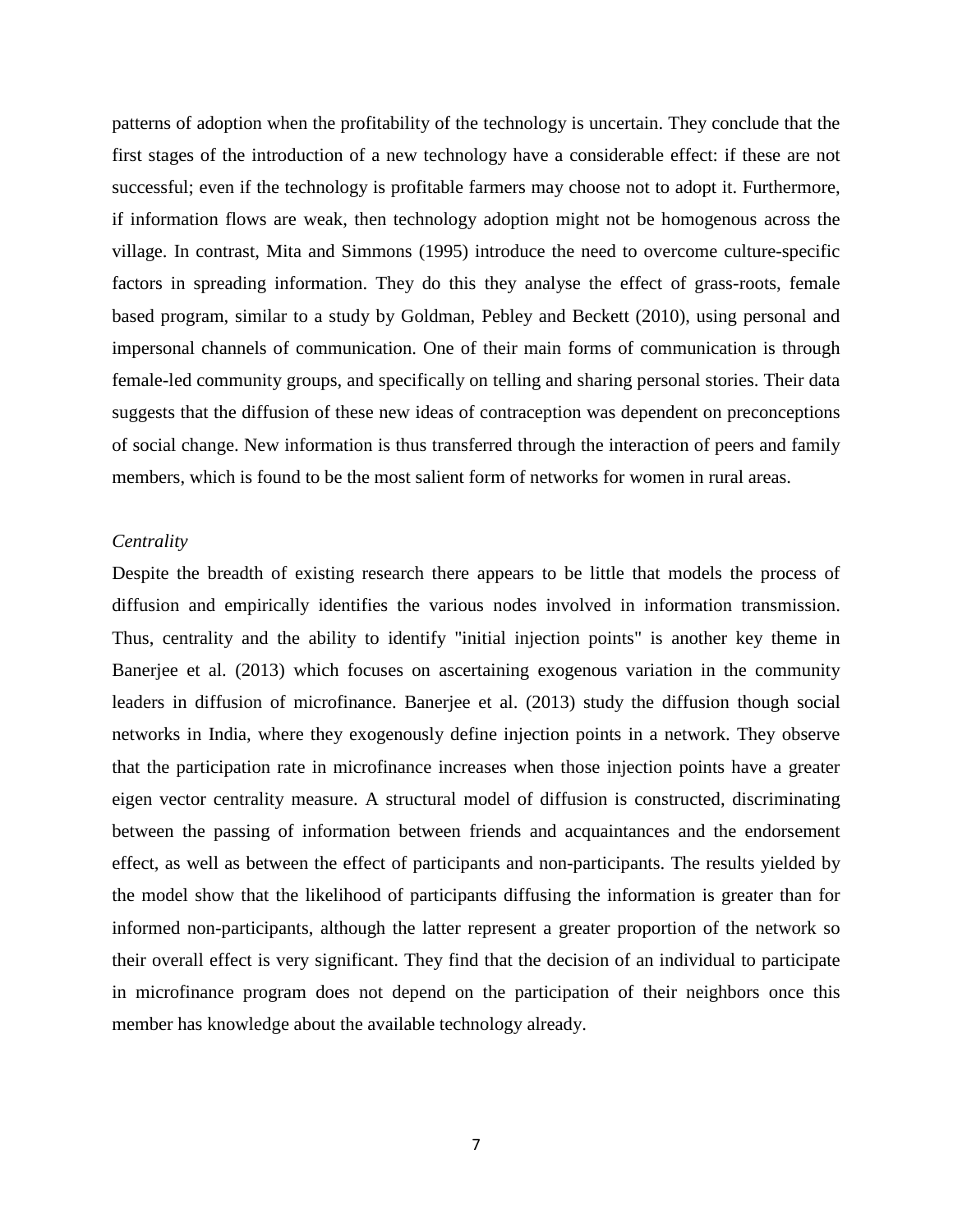However, this idea of centrality and identifying the initial contact nodes in explaining diffusion has previously been explored by Kitsak et al (2010). Kitsak et al (2010) extend the notion of centrality by highlighting that the topology of the network in question plays a role in information dissemination with various levels of social linkages. Another study by Valente and Davis (1999) aims to develop a model to show how much more effective the diffusion of innovation is when technology is diffused by opinion leaders. Ballester, Calvo-Armengol and Zenou (2006) develop a network model that observes how "peer effects" are heterogeneous and subject to an individual's exposure to a group. In turn, the centrality measure that is identified considers both personal centrality and their influence over the centrality of others.

An example of the role of centrality, leaders and technology adoption within the context of the agriculture sector, is a study conducted in Bangladesh by Alamgir Hossain and Crouch (1992). The study investigates the differences in adoption of farming practices between leaders and followers in a rural area in Bangladesh, as well as the innovation capacities of these leaders. They find that the adoption rates of leaders does not exhibit a significant difference with that of followers, nor are they found to be more innovative. Rather, farm income results in the most significant factor influencing the adoption of new technology. Abdulai and Huffman (2005) show how cross-bred cow technology diffuses across farmers in Tanzania, utilizing survey data form 406 randomly selected farmers. The results suggest the importance of the centrality of the household in the eventual adoption of the technology, as well as the farmer's contact with extension agents.

This notion of centrality has also been applied to education policy development. A study by Mintrom & Vergari (1998) explores the impact of innovation diffusion within policy networks with respect to education reforms. The results support the hypothesis that the use of an external policy network increases the likelihood of state legislative consideration of school choice, but not necessarily approval. The authors interpret this finding to mean that external networks play a pivotal role in supporting and introducing innovation in policy making, but approval is due to other factors. On the other hand, use of an internal policy network increases the likelihood of both consideration and approval of state legislation regarding school choice.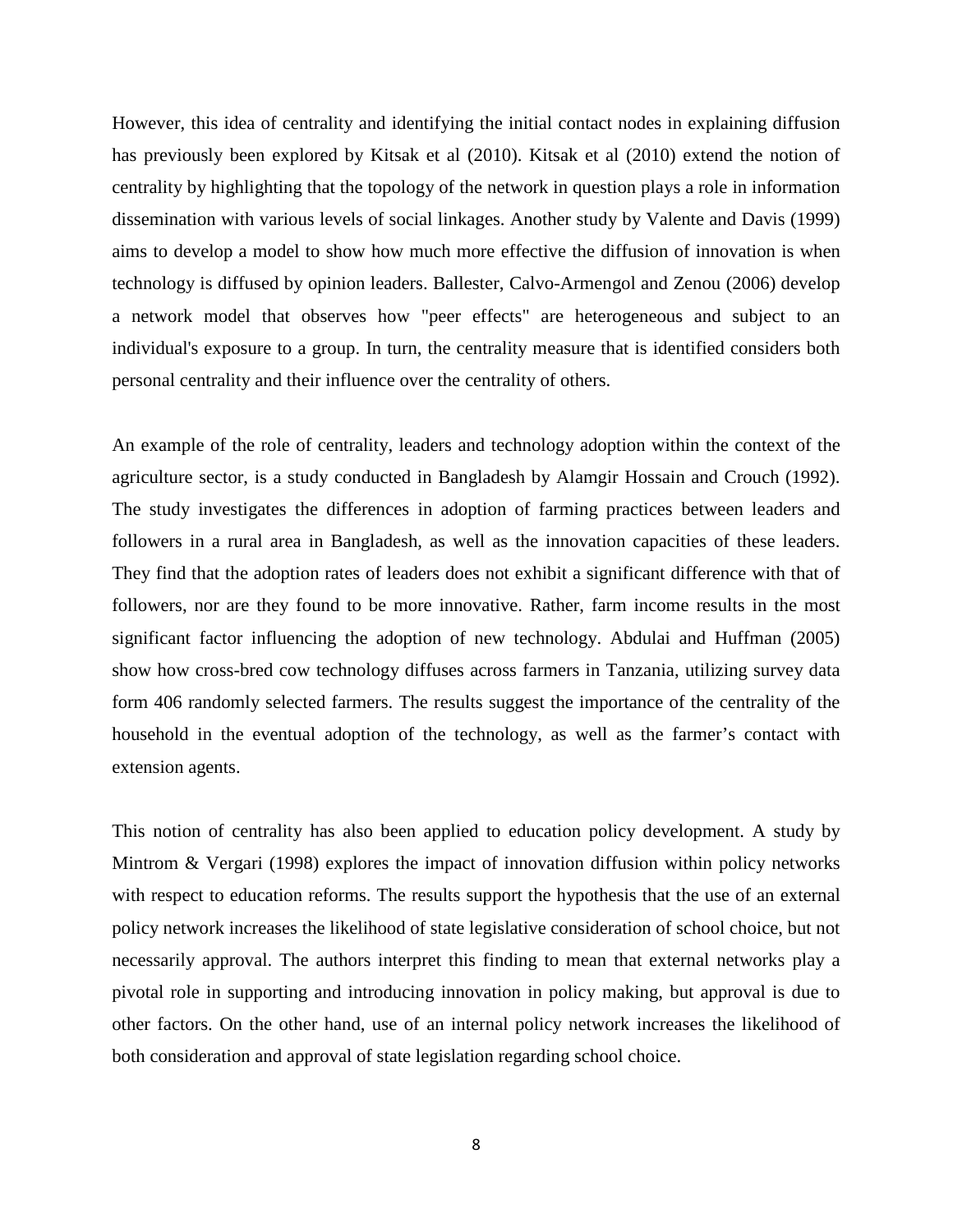In the health intervention context, centrality within social networks and the role of 'sanitation entrepreneurs' (which can be likened to an 'initial injection point') is discussed in a study by Ramani, SadreGahzi and Duysters' (2011). The study investigates why "sanitation entrepreneurs" have had more success in the diffusion of household sanitation units, toilets, than other systems of diffusion. The problem with organic diffusion is that improving sanitation required behavioural change on the part of the members of the studied society, located in India. As such, delivery methods are found to be as important as the technological models.

Other factors behind technology diffusion and adoption:

#### *Application of Peer Influence*

Previous studies have used empirical data to discuss and explore the mechanisms for information transmission, notably in the context of technology adoption in developing countries with a focus on peer influences. There is considerable research that investigates the factors leading to the eventual adoption of new agricultural technology in various countries. Past studies have utilized data on sunflower adoption by farmers in Northern Mozambique (Bandiera & Rasul, 2006), pineapple plantation farmers in Ghana (Conley and Udry, 2010), and olive plantation farmers in Greece (Genius et Al., 2013), while other notable studies have focused on the diffusion of hybrid corn seed in Iowa since the 1930s (Ryan and Gross, 1943) and the take-up of agricultural weather insurance in rural China (Cai, de Janvry and Sadoulet, 2015).

The application of peer influence and imitation effects within a social network has also been applied to the effectiveness and transmission of information in relation to health initiatives such as through studies on menstrual cup usage in Nepal (Oster and Thorton, 2012), malaria prevention in Sub-Saharan Africa (Apouey and Picone, 2014) and fighting cases of intestinal worms (Kremer and Miguel, 2007).

In terms of an education intervention, Asadullah (2008) examines the social determinants of children's schooling, in the context of Bangladesh. Utilizing social data, the study finds no evidence that parental sociability and NGO membership positively impacts the child directly as an input in the education production function or indirectly via maternal social knowledge. These notions are also applicable to health policy, as exemplified in a study from Guatemala, conducted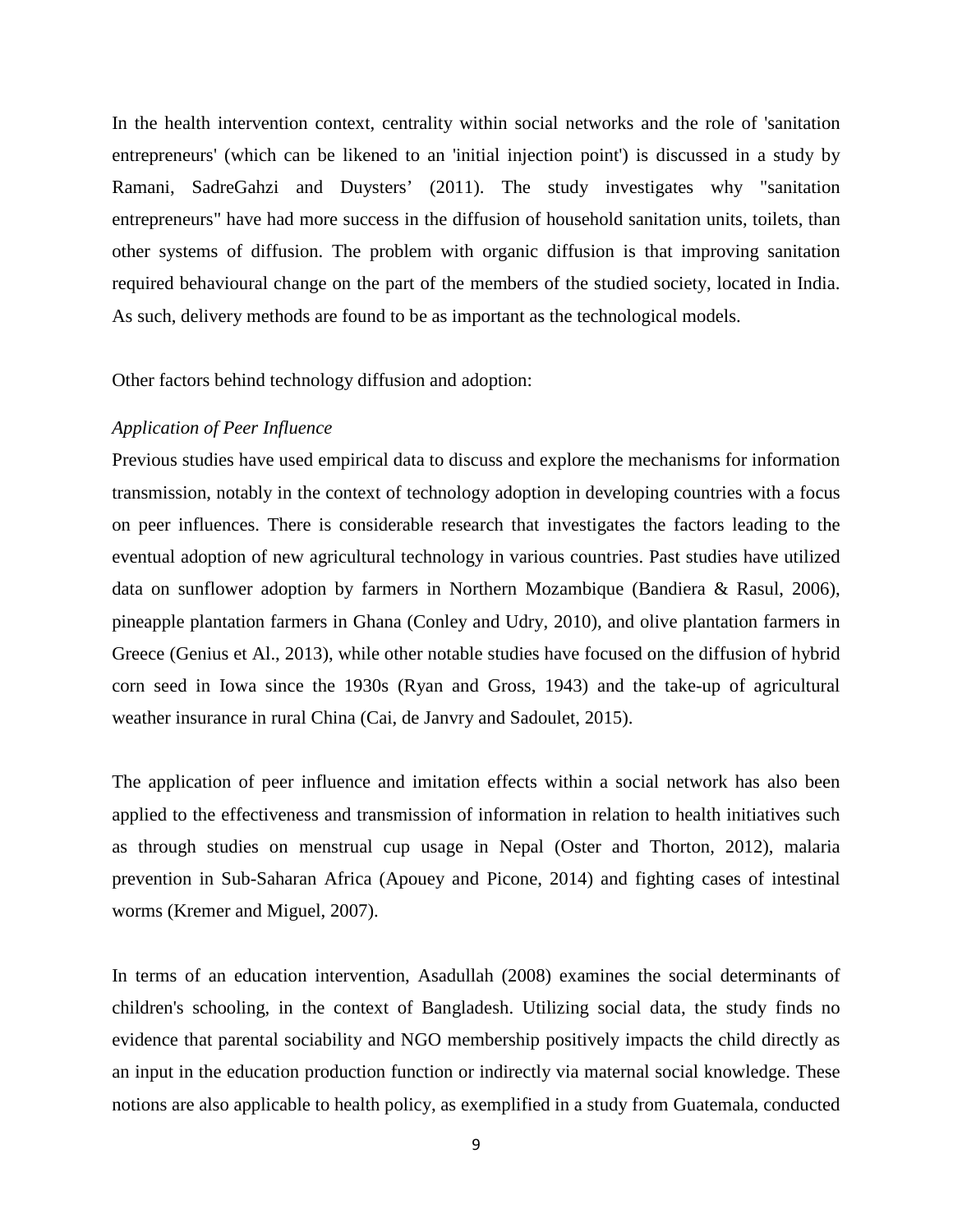by Goldman, Pebley and Beckett (2001). The paper explores the diffusion effects of information regarding personal hygiene and contamination in Guatemala. Goldman, Pebley and Beckett (2001) find that interpersonal contacts in social networks play a significant role in the spread of beliefs regarding childhood diarrhea, a significant cause of childhood mortality which is also linked to preventable hygiene problems within households. Recent decreases in mortality rates in developing countries has been attributed to two factors; an increase in income and living standards, and exogenous factors such as public works, health interventions and medical developments.

#### *Endorsement Effects*

The idea of "endorsement effects", as discussed in Banerjee et. al's paper can be seen as an extension of the "better match" theory in economics. This is an area central to the longitudinal study by Emilio Castilla (2005), which discusses this notion in the context of employee referrals and the performance of new employee, using hiring and performance data from a large call centre in the United States. The theory proposes that social connections provide high quality information that improves the "match" between job and person. Therefore, social relations act as a "proxy" for information about a job candidate which is too difficult or expensive to observe directly. In contrast, a study conducted by Aral, Muchnik, and Sundararajan (2009) proposes a new framework that finds that the significance of peer effects has been generally overestimated in previous literature due to the existence of homophily. Homophily refers to the fact that individuals tend to establish social links with others who share some or many of their own characteristics and thus, leading to choices that may have a high correlation to the choices of their social connections.

#### *Incentives*

BenYishay and Mobarak (2015) identifies the role of "communication dynamics" between agents as well as small incentives for key communicators as being critical in the process of information dissemination. Aside from the commonly discussed financial incentive, there is also a growing body of literature that explores social incentives. Bandiera, Barankay and Rasul (2010) explores the role of social incentives within the workplace and its' impact on worker and firm performance. They find that there exists social incentives, whereby friends in a firm conform to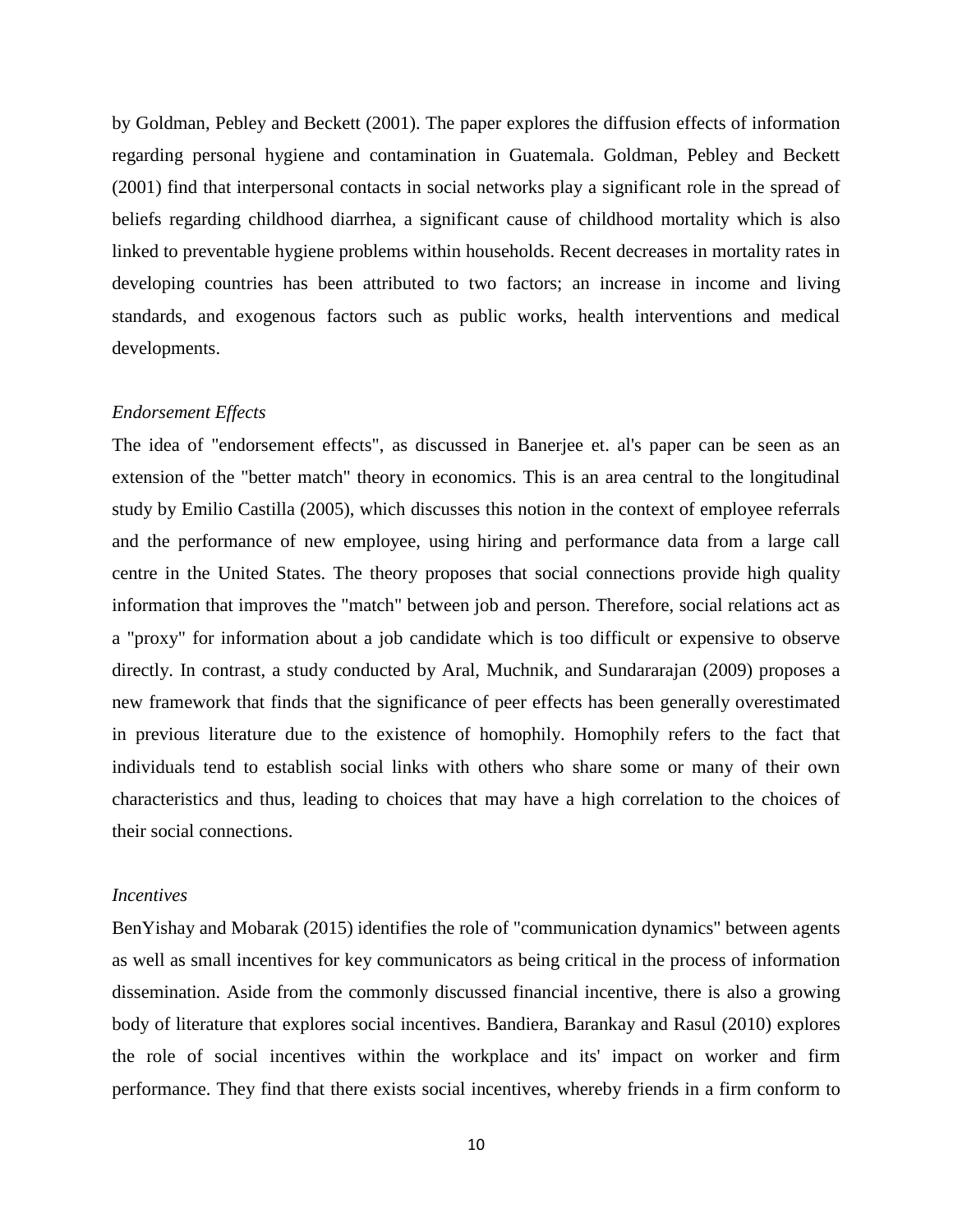what is deemed a "common productivity norm", factoring in their individual ability. This implies that when a worker has social ties with her co-workers, and he/she is less able than his/her friends, his/her productivity is significantly higher. On the other hand, when the worker is more able than his/her friends, then his/her productivity is significantly lower. Despite this, the "net effect of social incentives" on the firm's aggregate performance is positive. They attribute this as the outcome to "social pressure and mutual monitoring", which compels workers to meet a certain level of productivity.

#### **3. System Rice Intensification:**

SRI involves changing a range of rice management practices in which the management of soil, water, plant and nutrients is altered in order to achieve greater root growth and to nurture microbial diversity resulting in healthier soil and plant conditions. The SRI practices enhance the rice plants' growing conditions by reducing the recovery time seedlings need after transplanting; reducing crowding and competition; promoting greater root development; and optimizing soil and water conditions. Specifically, it involves transplanting single young seedlings with wider spacing, carefully and quickly into fields that are not kept continuously flooded, and whose soil has more organic matter and is actively aerated. These practices improve the growth and functioning of rice plant's root systems and enhance the numbers and diversity of the soil biota that contribute to plant health and productivity (Stoop *et al.,* 2002; Uphoff, 2003; Randriamiharisoa *et al.,* 2006). Neither a new seed variety nor additional external inputs are required. SRI is, however, knowledge intensive and commonly requires more labor for field preparation, water management, weeding and harvesting. SRI proponents claim that it (i) increases farm productivity and income, and ii) enhances household food security, iii) lifts up otherwise marginalised producers (see Africare, Oxfam America, WWF-ICRISAT (2010)).

SRI farming typically follows a locally adaptable set of principles rather than packaged instructions associated with distinct farming technologies. SRI is "not a complete product" as it is continuously being shaped by the farmers and other actors through their practice. Practitioners recommend the importance of location-specific technologies and solutions developed with the active involvement of the farmers. SRI is a "system" rather than a "technology" because it is not a fixed set of practices. Over time, the expansion of SRI occurred with much more flexibility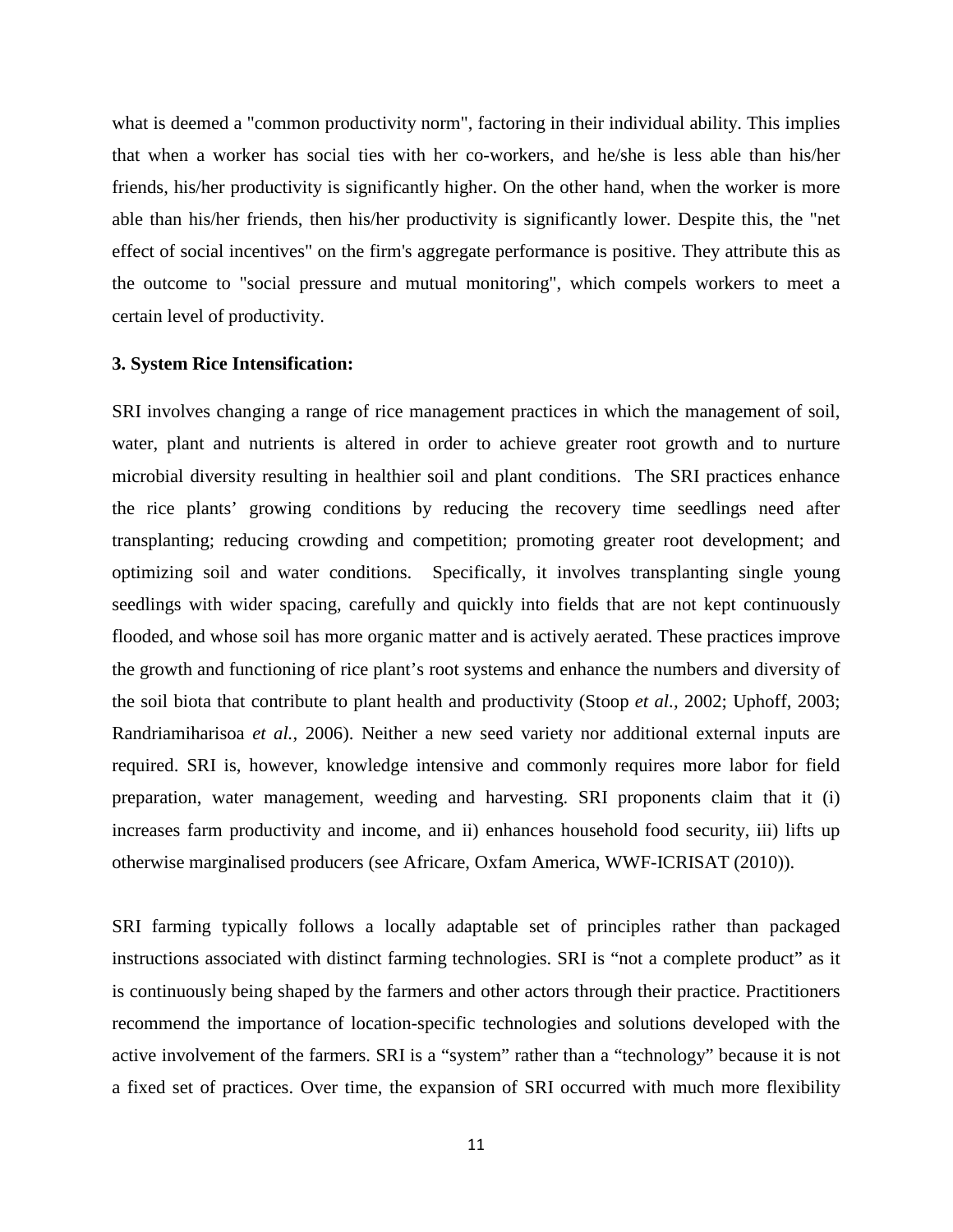promoting a package of practices for farmers to test, modify and adopt as they see fit. While a number of specific practices are basically associated with SRI, these should always be tested and varied according to the local conditions rather than being simply adopted (Uphoff *et al*, 2002). We adopt the approach taken by BRAC in Bangladesh through experimentation over the last few years. SRI is more appropriate for use during Boro season in Bangladesh as irrigation management is easier during this period. It's very difficult to do so in other season such as Aus/Aman when there is heavy rainfall. However, as boro season coincides with winter season when plants grow very slowly, BRAC recommends comparatively older (about 20 days) seedlings in Bangladesh than that recommended in Africa (12- 15 days). For the purpose of this study, we follow the basic principles adopted by BRAC regarding SRI practice in *Boro* season. These are:

- 1. Transplanting younger seedlings (20-days-old seedlings)
- 2. Transplanting single seedling per hill
- 3. Transplanting in wider spacing  $(25 \times 20 \text{ cm})$
- 4. Providing organic matter as much as possible
- 5. Following alternate wetting and drying method of irrigation, and
- 6. Practicing mechanical weeding at regular intervals.

#### **4. The Experimental Design, and Data**

The field experiment was conducted in collaboration with BRAC in a total of 180 villages from five different locations of Bangladesh. A total of 120 villages were selected randomly for treatment groups while the remaining 60 villages were designated as control. A census was conducted on all the farmers in these villages who cultivated rice on their own/leased land, and owned at least 0.5 acre but not more than 10 acres of land. There were about 30-32 farmers surveyed from each village. The baseline survey include survey of 3672 farmers from 120 treatment villages and 1866 farmers from 60 control villages. All of them were followed up in post-harvest data collection. There is no attrition. In case of absence of a farmer in post-harvest data collection, BRAC staffs revisited the family several times or interviewed another member in the household. Of 3672 farmers from treatment villages, a total of about 2243 from received training on SRI, and 1429 did not receive any training.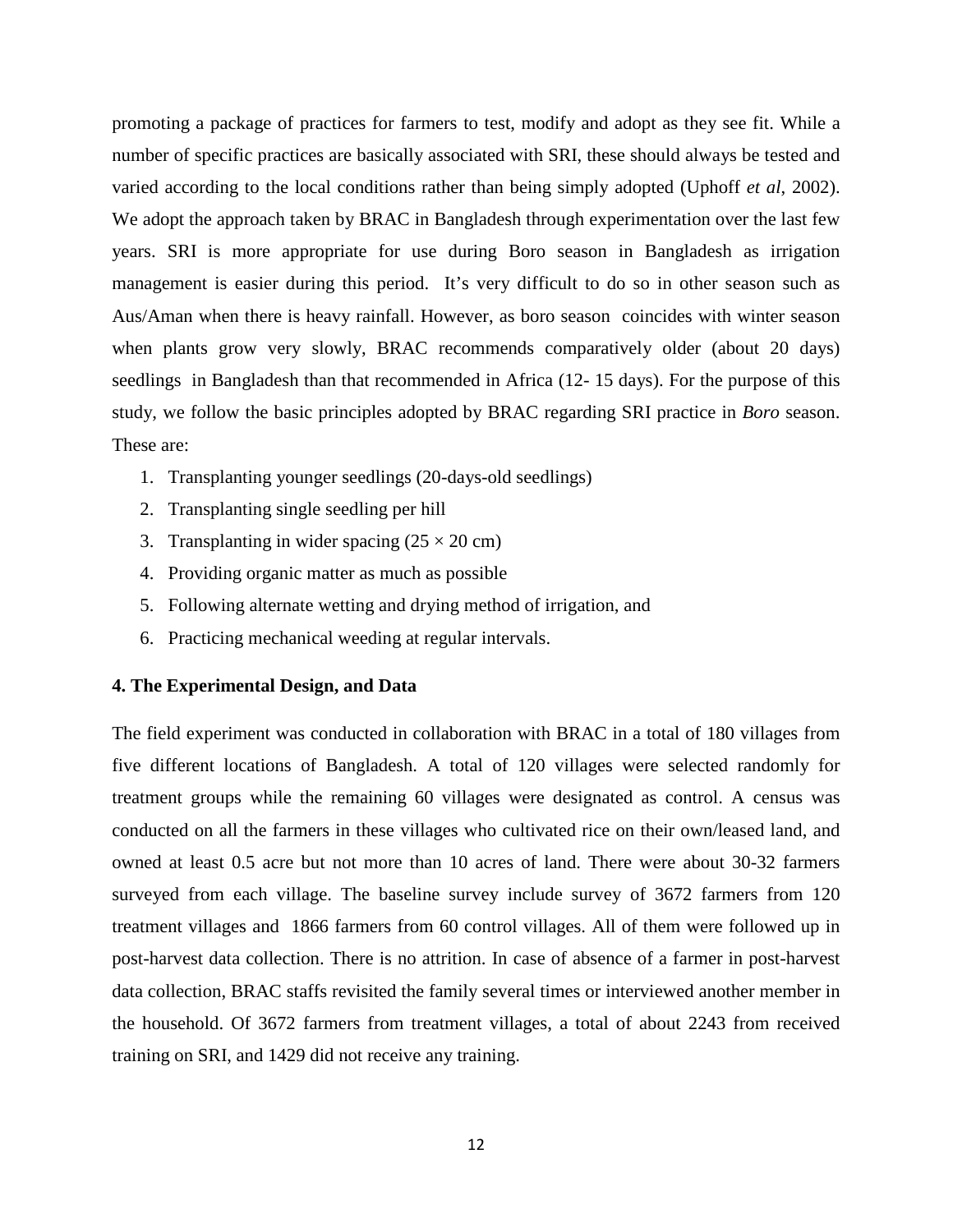Farmers were trained in two batches. The first batch was selected randomly and the second batch was chosen by farmers in the first batch. Below we provide details how each of these groups were selected. In the first batch, 1193 farmers out of a total 1200 farmers participated in the training. The remaining 7 farmers were absent either because of sickness or were outside home in that particular day of training in the village.

In order to understand the differential impact of alternative SRI adoption instruments to promote uptake and to identify the most cost-effective mechanisms, the farmers were randomly assigned to one of the following three treatment groups:

*Treatment A: Training and Information on SRI*: A day-long training program was organized to train farmers on SRI techniques, and information about potential gains and costs associated with SRI.

*Treatment B: Treatment A+ Flat Incentives for referral*: A fixed amount of financial incentive to refer a friend, relative or acquaintance to attend training sessions in the same village.

*Treatment C: Treatment A+ Incentive for referral based on adoption*: financial incentives only for referrals who ultimately adopt the SRI (so no payment if the referent does not adopt SRI).

These treatments resemble experiments on job referral by Beaman and Magruder (2012) in Kolkata, India. The trainers for SRI were recruited from existing BRAC staffs who work as agricultural officers at the field level. They were trained by agriculture scientists of BRAC in a five day-long course. These scientists have previously worked in SRI in Bangladesh<sup>[2](#page-13-0)</sup>. The trainers were supported by enumerators and field workers to conduct the training session and interviews before and after the training. Two members of the research team were also in the field during the entire period of training to guide the trainers and understand the farmers' willingness to adopt the SRI. The training at the village level was given through a multimedia presentation,

l

<span id="page-13-0"></span> $2$  These scientists previously worked at Bangladesh Rice Research institute (BRRI) and also experienced working on SRI there.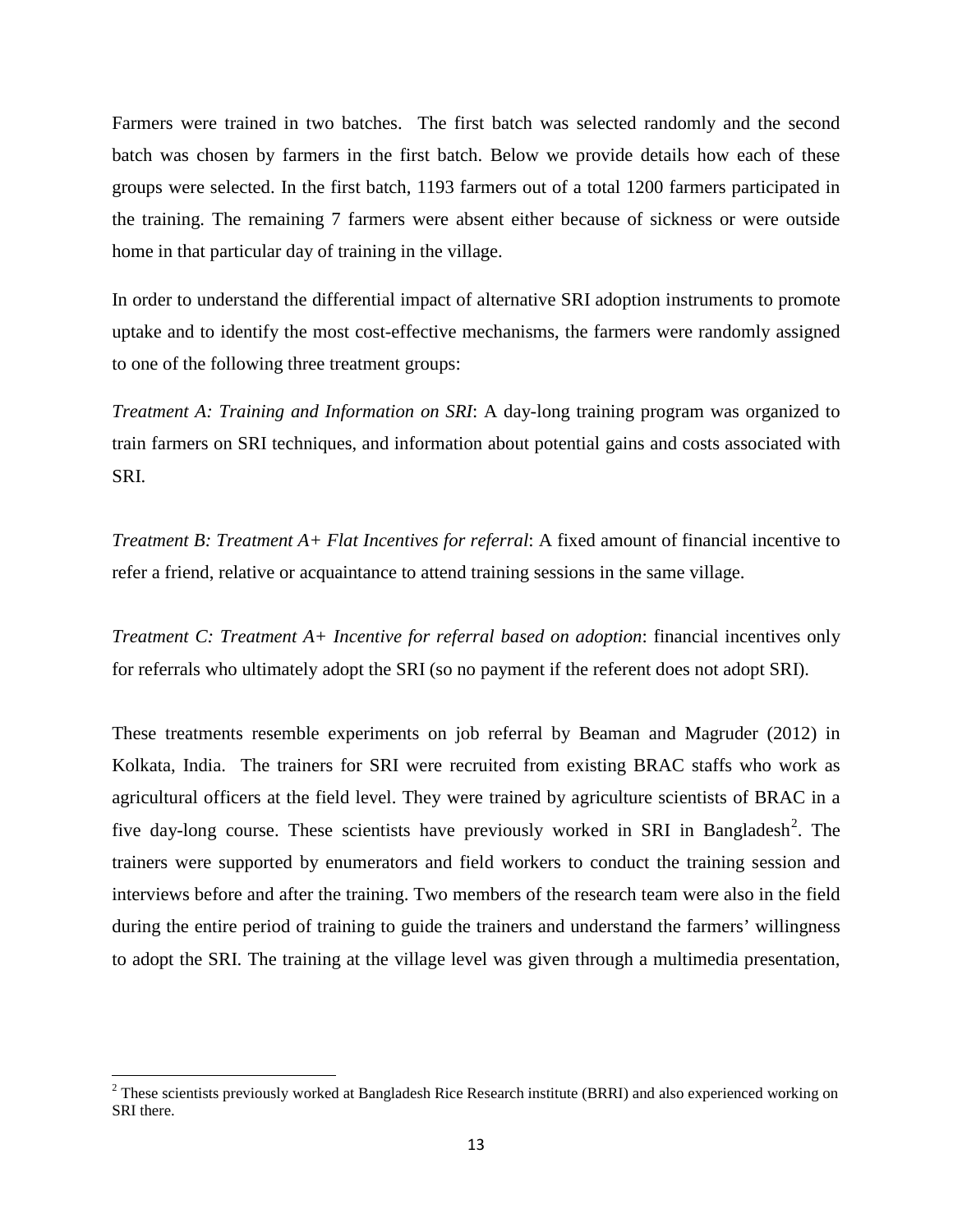and a video demonstrating the principles and practices of SRI in other places of Bangladesh.<sup>[3](#page-14-0)</sup> All farmers received a fee (taka 300) for their participation in the training. This fee is slightly more than rural agricultural daily wage. In addition, they were given lunch and snacks for the day. A certificate was also given to all farmers attended the training as recognition from BRAC to participate in the training.

In all the treatments, the first batch of farmers, who were selected randomly (regardless of whether they ultimately participate in training or not) for the SRI training referred another farmer in the subsequent (and final) training. We provided the batch farmers with a complete list of farmers from their own village/community who were surveyed during baseline. Each farmer in the first batch was asked to nominate another farmer from the list. The referred farmers were then invited by BRAC staffs/trainers to receive the same training. They were told the following: "BRAC is providing training about a new rice cultivation method in your village. At first, we selected a few farmers from your village through lottery, and gave them training this week. They recommended your name to receive the training (specific name of the individual referred was also given). We are requesting you to please come and receive the training next week in place X at morning 9 am. It will be a day-long training. You will receive a participation fee of taka 300. We will also organize your lunch and snacks for the day." BRAC staffs/trainers also reminded them the day before the training.

So, there were two trainings in each village in two successive weeks. The first batch of farmers received training in the first week, and the second batch in the following week. Note that only the first batch of farmers made the referrals, and the second batch just received the training. BRAC personnel continued to provide technical support and guidance throughout the season to help farmers with planting, weeding, watering, etc.

The training was conducted in two sessions- in morning and in afternoon. The morning session discussed about the different components of SRI, associated potential costs and benefits. It also discussed about experienced BRAC has from its program on SRI, and findings from other developing countries. In the afternoon, farmers discussed with each other and with the trainer

 $\overline{\phantom{a}}$ 

<span id="page-14-0"></span><sup>&</sup>lt;sup>3</sup> Though BRAC already worked on SRI in different locations of Bangladesh, the presence of SRI is very thin as of today. Also, the approach adopted for adoption of SRI by BRAC is significantly different. BRAC provides large subsidies to farmers who have adjacent plots of land, and it only operates when *all* the farmers agree to adopt SRI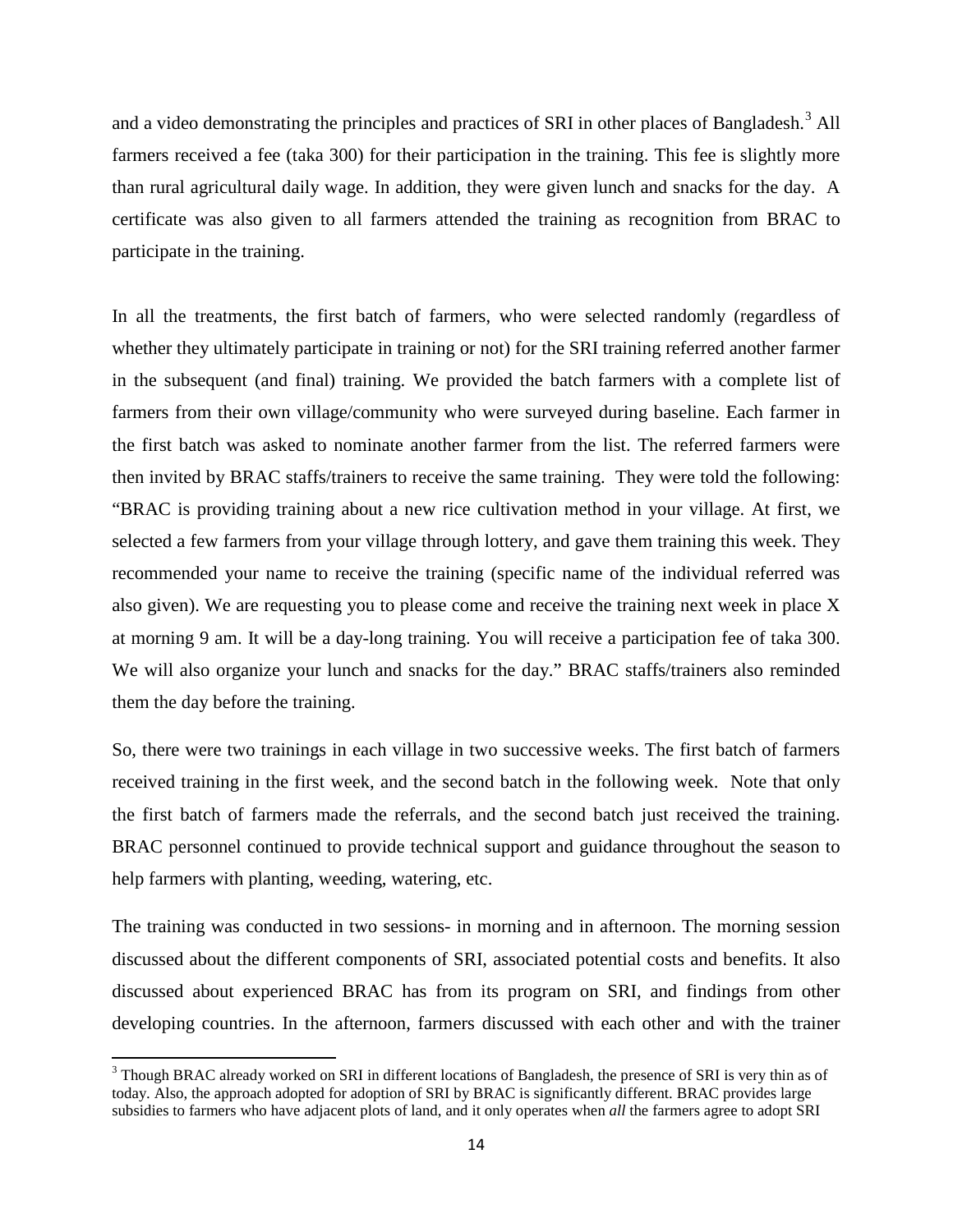about the issues and constraints in implementing the SRI in their own plots of lands. This was followed by a review of the training materials. The afternoon session was followed by a survey to understand how much farmers learned from training on SRI. We conducted a test comprising of 20 questions on SRI to assess farmer's understanding of SRI from the training. All farmers who attended the training were assessed about their knowledge on SRI using a list of (mostly multiple choice) questions.

The first batch of farmers was selected using stratified random sampling from the baseline survey/farmers list from the village. The stratification was based on age (whether above or below 45 years old) and farm size (holds more than median sized farm land of 1.2 acres). This means that the number of farmers receiving training from each village was not fixed. There were 5-15 farmers from each village to take part in the training for the first batch.<sup>[4](#page-15-0)</sup> As each farmer nominated another farmer, there were about the same number of farmers in  $2<sup>nd</sup>$  batch as that of in the first batch.

The incentives were available only for batch 1 farmers (referee). The amount of incentives in treatment B differs from that in treatment C. In treatment C, the amount of incentive depended on the adoption decision of those referred. However, we kept the total payment for treatment C similar to what we paid all farmers in first batch in treatment B. If, for example, adoption rate is 40% in treatment C, the payment would be 2.5 times that of flat incentives in treatment B (300 taka\*2.5=750 taka). We needed to announce the payoffs among farmers in treatment C before we could ultimately see the actual adoption rate. As ex-ante we did not know the adoption, we use the likelihood of adoption in treatment B to guestimate the incentives for treatment C. Training of farmers in Treatment B villages took place before treatment C. After training farmers in treatment B, we asked farmers if they would now adopt SRI. The fraction of farmers that respond 'yes' or 'more likely' for the adoption of SRI determined the payoff for treatment C. The offer was made based on the initial assessment of adoption in treatment B (50% adoption based on farmers' willingness to adopt in treatment B, and an assessment by trainers and field workers).

l

<span id="page-15-0"></span><sup>&</sup>lt;sup>4</sup> In case of a large and populated village we divided the village into two or more (paras/neighbourhoods) for both baseline (social network) survey and for the training. We surveyed only one neighbourhood from that village. In case of social network survey, we gave them the list of names of farmers from the respective para to identify their relationship with other farmers. The farmers from each para were invited accordingly.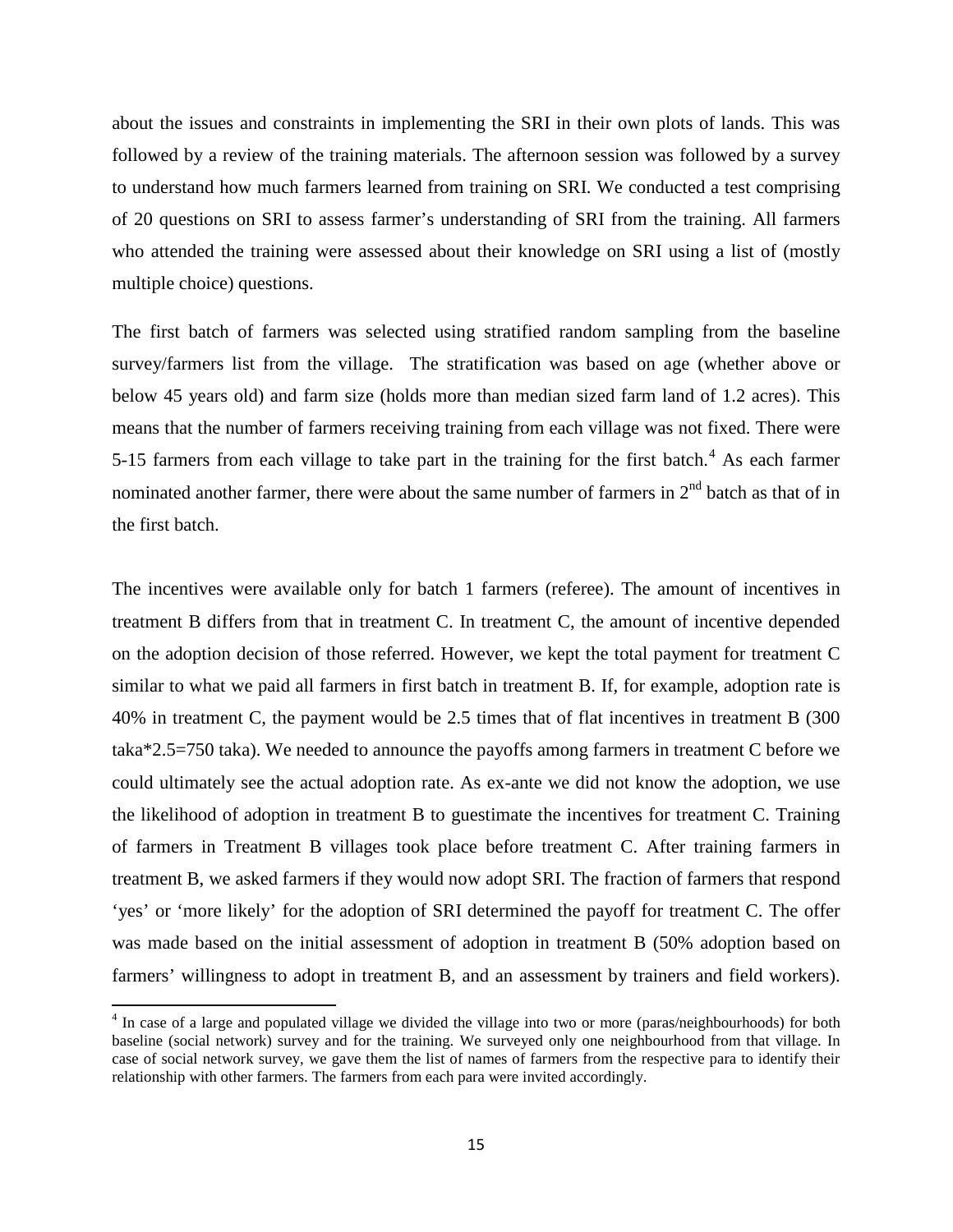So, the payment for referrals in treatment C was double that of incentives paid for the same in case of treatment B.

The incentives for referrals for treatment B and C were made a few weeks after the training were conducted. This was done just after the transplantation of rice following verification of the adoption by BRAC field staffs. Though the payment in treatment B was not conditional on adoption, the payment was delayed which enabled us to compare with the referral incentives in treatment C which was tied to the adoption. We paid the incentives for referral in treatment C only if the referred farmer adopts SRI. Farmers who referred another farmer were registered to receive money from BRAC at a later date upon knowing the ultimate adoption of the latter. There were subsequent visits by BRAC field staffs after the plantation period, and the payment to farmers was made 4 weeks after the plantation was over.

We collected the information about the entire network among all the farmers participated in the baseline survey. Such detailed mappings of network enable us to study the effects of pre-existing social networks on the referral decision and the quality of the referral. In addition, at the time of baseline survey, each farmer was asked to nominate up to five friends from the list of eligible farmers within their village on new rice cultivation method. The later enables us to understand who refers whom in each of the three treatments. A person could not be nominated twice. When a farmer was already nominated by another farmer, then the farmer was asked to nominate among the farmers not nominated up until that point. Farmers in the first batch were interviewed randomly, and the order with which they were interviewed was random which determines, at any given point, how many farmers are available to make referral.

BRAC staffs visited the rice field in the treatment villages and surveyed the farmers following the transplantation period to verify the extent adoption. This was done to check if the principles (e.g., seedling age, spacing of plantation and number of seedling) of SRI recommended during training were properly followed by the farmers.

Since some of the principles of SRI (e.g., irrigation, fertilizer and weed management) need to be followed till harvest time, we also surveyed all the farmers after the harvest season to understand the production and adoption decision of the farmers. Thus, we have several measures of SRI-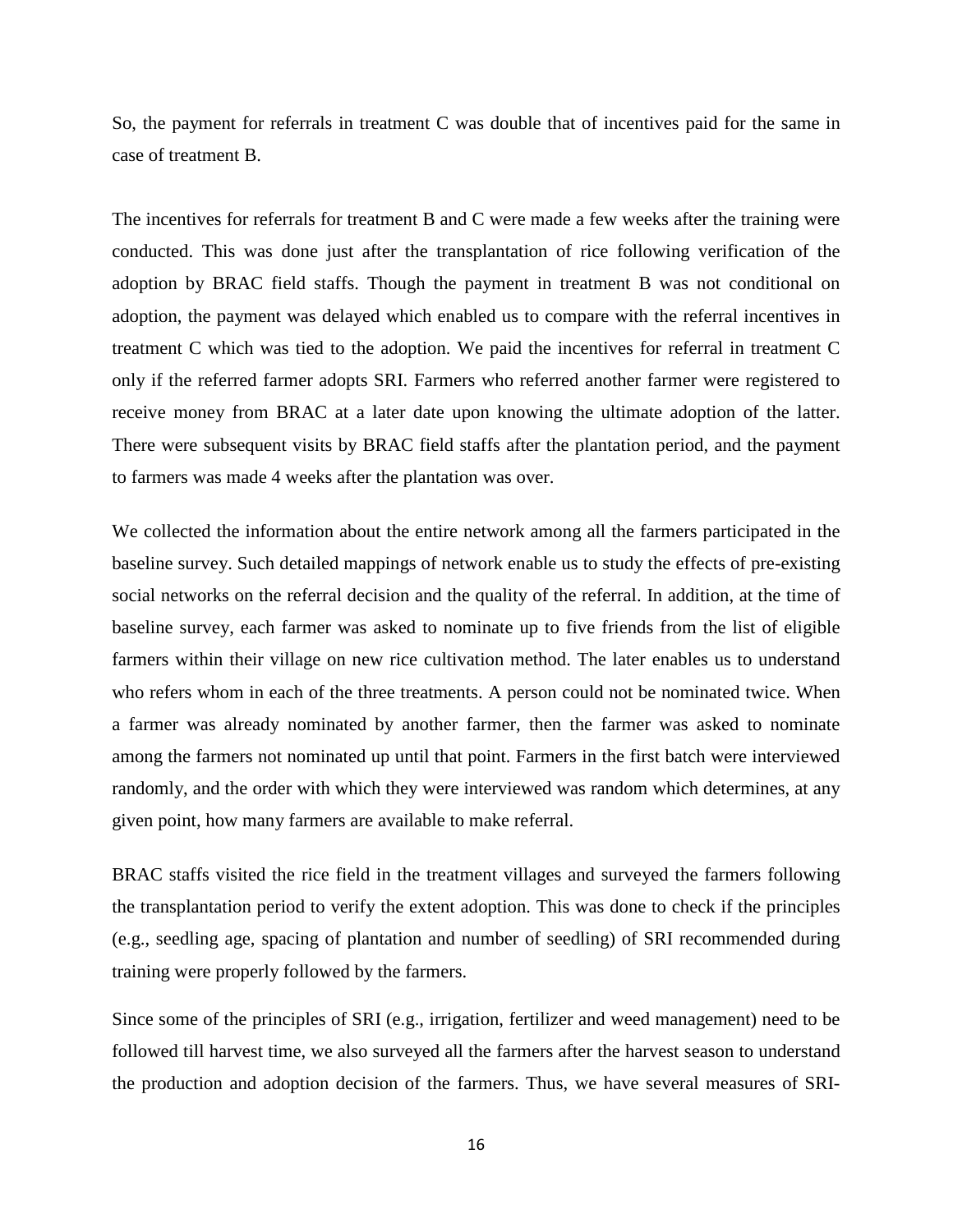adoption: one following immediately after transplantation verified in person field visit by BRAC staffs, and second through farmers' own assessment following harvest. In addition, we also use if farmers adopted each component of SRI, and the amount of land they used to cultivate boro rice under SRI. The post-harvest dataset asks farmers about their knowledge and experience about SRI, whether they adopted SRI and to what extent and what problems they faced with the implementation of the new rice technique. The dataset also contains detailed information about the socio-economic and demographic profile of these households, including information about their current crop production techniques, their knowledge about existing method of cultivation and their attitudes towards adoption of a new technique such as SRI. In addition, detailed questions were asked about production techniques adopted for each plot of land owned or cultivated, different types of costs incurred, income, expenditure, family and hired labour use and food security situation of these households. During the baseline survey, we also played the standard risk-taking game following Binswanger (1980) to study the individual attitudes toward financial risk. In addition, we know their cognitive ability which is measured using numerical reasoning (simple deduction), counting, memory, and charts to understand their IQ level.

#### **5. Results**

Table 1 reports the basic demographic and socio-economic characteristics of farmers in treatment and control groups. It also reports the same for farmers in the treatment villages who were in the first batch or second batch, and those did not receive any training (untreated). The farmers who were selected for the first batch of training are similar in terms of their age, education, family size, and farm size (amount of cultivable land). By looking at the characteristics between treatment and control groups in terms of their age, education, cultivable land, and household size, we see there is negligible difference among treatment groups, and between farmers in treatment and control villages. Table 1 also shows that the randomization was successful since the difference across different treatment groups and treatment-control difference is not significant.

Below we present results on SRI adoption, the quality of referral based on different treatments. We focus on the role of social networks and the role of peers in technology adoption. We then discuss the impact of SRI adoption on per decimal production, input costs such as expenditure on seeds, fertilizer, irrigation, pesticides, weedicides etc and finally labour cost (including both hired and contractual labour).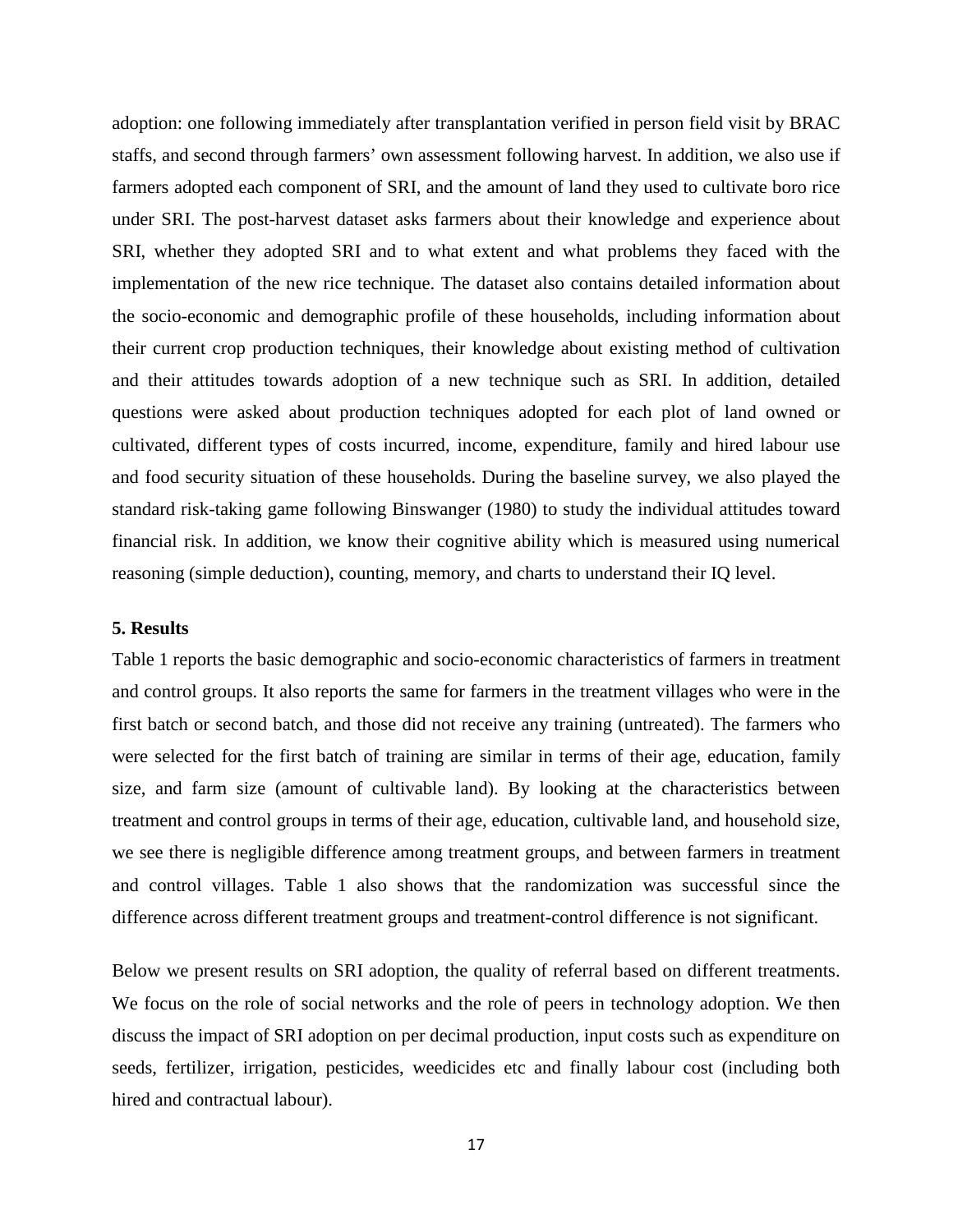#### **5.1 Adoption and Referral:**

The summary statistics for SRI adoption by different treatment status is presented in Table 2. We examine if peer farmers can effectively identify other farmers who are most likely to adopt the SRI technique, and the role of financial incentives in referrals. As discussed earlier, farmers who were offered training in the first batch was asked to refer one farmer who will receive the same training, subject to the condition that this farmer was not referred by the farmer interviewed earlier, i.e. this farmer was still available to be referred from the list of eligible farmers within the village. While farmers in Treatment A was offered no incentive to make the referrals, those in treatments B and C were offered financial incentives to make such referrals.

Table 2 shows that higher adoption rates among farmers in treatment B and C. We find significant differences between SRI adoption rates in Treatment villages A and those in villages B and C. While 37% of farmers who received training in Treatment village A adopted SRI, the corresponding adoption rates were about 50% and 49% in Treatment villages B and C respectively. The adoption rates do not differ much between farmers in batch 1 and batch 2. We see significantly lower adoption rates among untreated farmers in treatment villages. The results indicate that while SRI training has significant effects on adoption. It also shows that incentives matter for referral quality as we see the difference in adoption rates between treatment A and treatment B or C are 12-13%. When the more restricted definition of SRI adoption (followed 50% SRI principle) is used, we find that overall 32% has adopted SRI. Of them, only 26% are treated farmers in Treatment villages A, and while 35% are from both Treatments B and C. Overall, the different measures of adoption presented here provide consistent results.

We also see similar pattern when we evaluate the different components of SRI separately. There is higher percentage of people who followed the age of seedlings, number of seedlings per bunch and irrigation as recommended. However, as our subsequent field visits and discussion with farmers revealed a large number of farmers could not adopt SRI or abandon the all principles because of issues with irrigation. The irrigation system, though privately managed, requires collaboration among farmers of nearby plots of land to pump water at the same time. Farmers in neighbouring plots need to agree on timing of irrigation to pump underground water. Hence, in many cases irrigation was not timely available as farmers could not agree on timing. SRI adoption requires different seedling age and hence seedling and transplantation period would be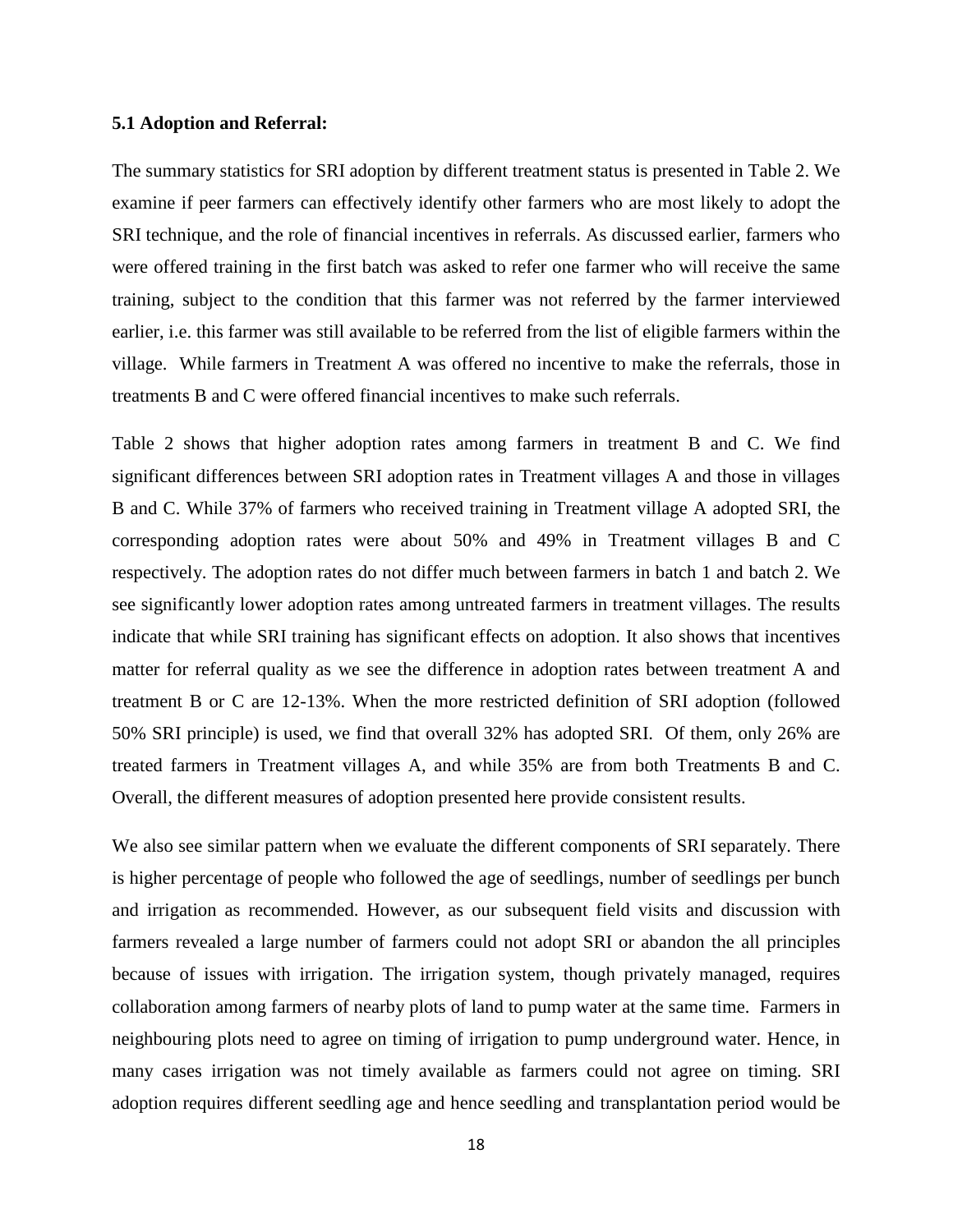different than the traditional cultivation. Due to the constraints in the irrigation system, land preparation and transplanting were not as timely as recommended by the SRI practice.<sup>[5](#page-19-0)</sup>

However, incentives also induce people to refer relatives or friends more (related to family) as presented in Table 3. Using detailed information collected during the baseline (before they received the training and any knowledge about SRI or incentives for referral), while 15% farmers in treatment A village referred their relatives, it is 21% and 20% for farmers in treatment B and C respectively. These farmers are also more likely to refer someone who they thought has better knowledge on agriculture and rice cultivation, or with whom they discussed financial matters or regularly socialize. Overall, as presented in Table 1, we find that farmers who were referred by farmers in batch1 are of better quality compared to the referee themselves. Farmers in batch2 fare better in terms of SRI related post-training test and cognitive ability measures based on flipcharts. Thus, there is some evidence that the referral quality is a little better when incentives are tied to the adoption of referral. However, such difference is not always significant.

We estimate a dyadic model following Fafchamps and Gubert (2007) where the dependent variable Y*ij* takes a value of 1 if farmers *j* is referred by farmer *i*. We use two types of attributes from the household level census data to analyze who refers whom. For the purpose of our analysis we use both physical (geographic) distance and social (relationship) distance, in addition to standard controls such as age, education and land size, treatment status and interactions between treatment status and distance indicators. These information were collected at the baseline survey, well before the treatment was announced for training, and referral made by farmers. Table 4 reports the results related to referrals, where each column relates to a different set of controls. The results suggest that farmers are more likely to be referred by another farmer if they are relatives or neighbours. The results presented in Table 4 suggest that both geographic and social distance matter and relationship between farmers play a role an important role in referral process. Farmers do not seem to be more likely to refer someone with whom they talk about financial matters but they do refer someone with whom they discuss rice cultivation or other agriculture related issues. Interestingly, these effects do not vary significantly across treatment groups. Farmers from treatment B are more likely to refer someone who has

 $\overline{\phantom{a}}$ 

<span id="page-19-0"></span><sup>&</sup>lt;sup>5</sup> Considering the winter season, BRAC recommends 15-20 days of seedlings for transplantation which in many cases were 20-25 days.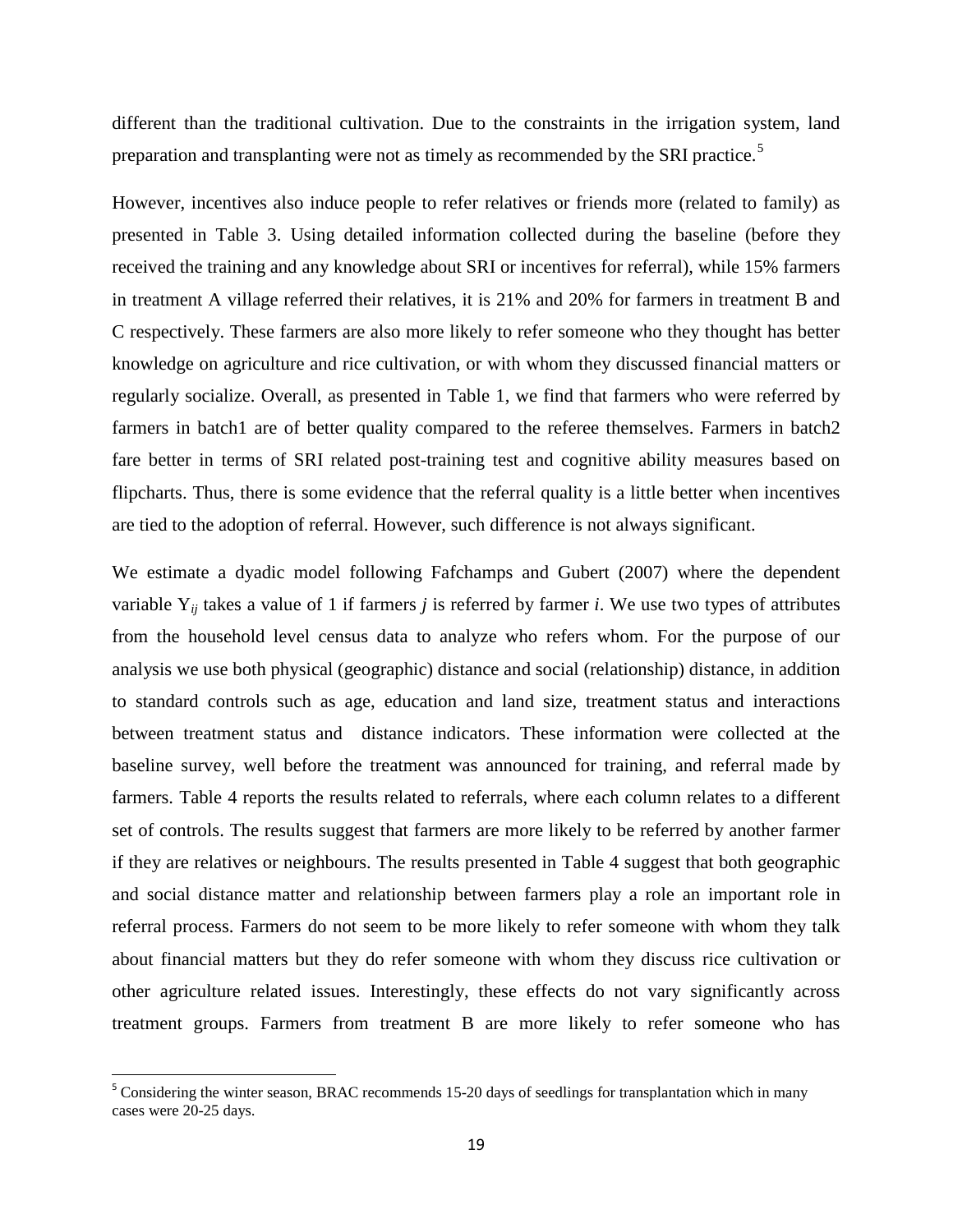neighbouring land while those from treatment C are more likely to look farther away from home, though both are significant only at 10% level of significance-. The difference in education, farm size, knowledge related to SRI and cognitive ability all seem to matter for the referral process. The probability to refer another farmer decreases as the gap in education and land ownership with that farmer increases. We also see the knowledge gap and difference in cognitive ability matters. The larger the gap in post-training test scores and cognitive ability, the less likely to be referred by someone else. This indicates assortative referring - farmers are referring other farmers with similar characteristics. However, they are also more likely to refer people with more experience or who are just close to them, either socially or just geographically.

We estimate the probability of adoption using regression which controls for age, education, size of the land holding (in decimals), household size, household income and cognitive abilities. We are particularly interested in understanding if such ability to detect those most likely to adopt the new technology is most effective under financial incentives. We would like to note that there are two effects working in opposite directions: the quality of referrals (measured in terms of the adoption decision of the referred) is expected to fall in general as the list of available and eligible farmers shrinks, while the financial incentives can provide the required impetus to put in more effort to identify and refer a good quality farmer for the second batch training. The adoption rates of the second batch farmers across three different treatments are presented in Figure 1 (a). We find evidence that while the ability to predict good quality peers for farmers from treatment village A is adversely affected by the restricted choice set, farmers receiving training as part of the first batch in treatment village B and C are referring good quality farmers for their respective second batch training. It is likely that despite limited options for those farmers who were trained later, farmers in treatment village B with fixed payment for referrals and those in treatment village C with conditional payment are actually making an effort to choose the right peers, suggesting that incentives both conditional and unconditional might be quite effective in identifying good quality referrals who are more likely to adopt SRI. Figure 1(b) also presents us with a similar picture. SRI adoptions rates of those referred are lower as the rank of those interviewed increases (as the available options to choose farmers to refer from the list decreases) but incentives as provided via treatments B and C can be quite effective in countering that effect.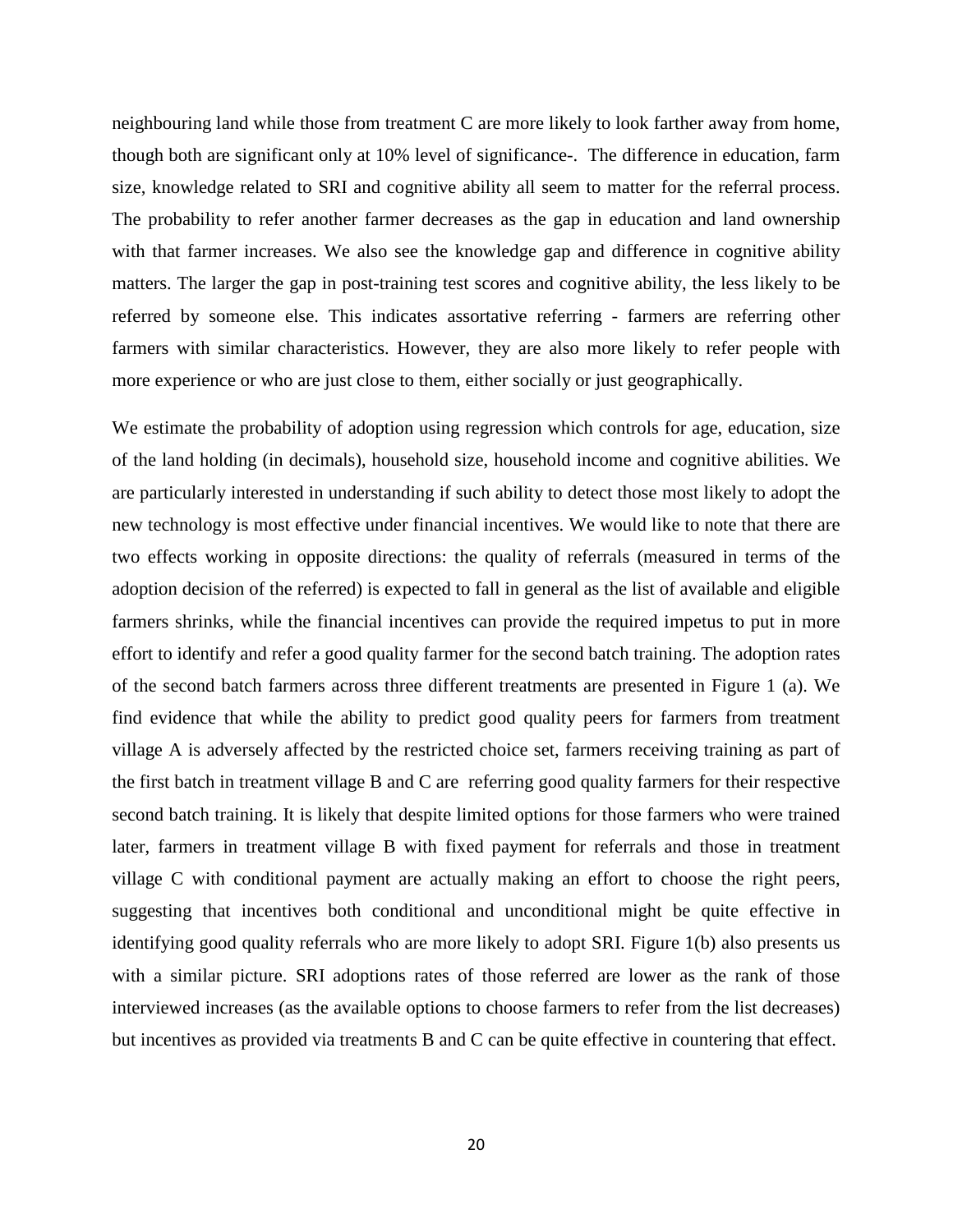To assess the extent to which social networks affect the adoption decision we run regressions with different measures of SRI adoption as dependent variables. We control for observable characteristics like age, education, size of the land holding (in decimals), household size, and household income. We also examine peer effects in technology adoption by using: (i) "treated friends", which refer to the number of friends trained with a particular farmer and (ii) "friends" which control for the total number of friends a farmer has in the entire network. The regression results, presented in Table 5, reports the marginal effects from the probit model, separately for batch 1 and batch 2 farmers. Panel A of Table 5 reports the SRI adoption results for those trained initially as batch 1 while Panel B present the same for batch 2 farmers. Overall, the results are similar to descriptive evidence presented above. Probability of adoption, after controlling for covariates, is higher in treatment B and C compared to treatment A. The marginal effects are slightly higher for batch 2 farmers than batch 1 farmers. However, in most cases, the difference is not significant economically. The results suggest strong peer effects in technology adoption. Number of friends receiving training has strong effects on technology adoption. Controlling for network size (total number of friends in network) an additional friend in the training increases the likelihood of SRI adoption by 2-3 percentage point.

#### **5.2 Impact of SRI on Yield and Profitability**

Table 6A reports the impact of SRI (intent-to-treat (ITT) estimates) simply by considering all farmers (whether they received training or not) from treatment villages and their counterparts from control villages. The results show that there is about 14.8% increase in production in treatment villages, and the expected revenue is 14.22% higher. The cost is significantly higher (10.9%) for these farmers. It turns out that even after accounting for the increased cost related to labour and fertilizer, irrigation, the estimated profit is still significantly positive for farmers in treatment villages. The estimated profit is therefore in favour of SRI technique. We also find similar results when we compare the randomly selected batch1 farmers and the referred batch 2 farmers with their counterparts from the control village (Tables 6B and 6C).

The ITT estimates are likely to be biased downward since (1) not all farmers adopted SRI; (2) some farmers who adopted SRI did not adopt for all plots of land. Table 6D shows that there is some spillover effects from farmers within the treatment villages to the other farmers who did not adopt SRI. This Table compares group of farmers who adopted SRI on at least one plot of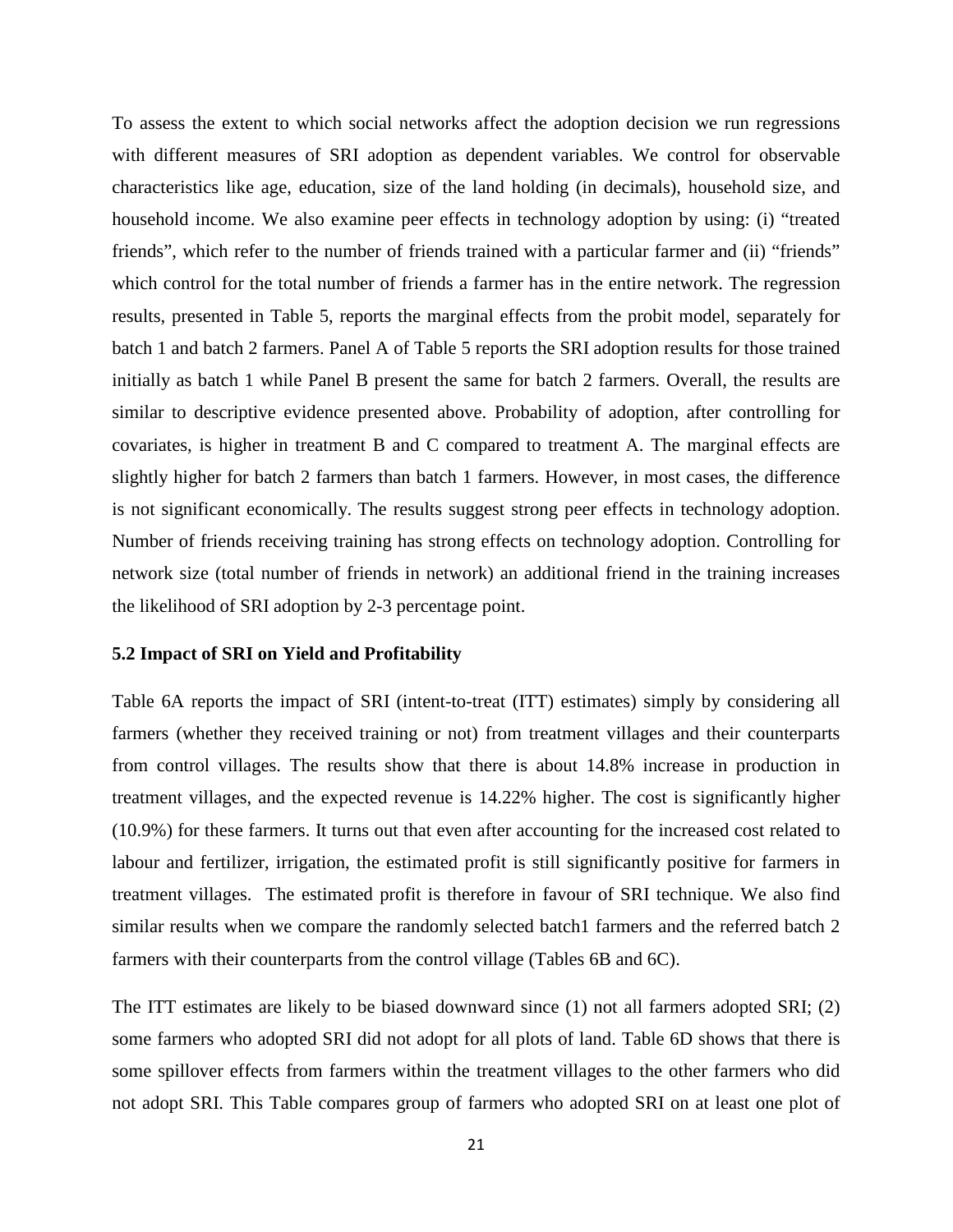land to those who did not within the treatment villages. Farmers who did not adopt SRI are found to have higher average production per decimal land compared to those in control village (as in Table 6A). We see the average production per decimal land for these non-adoptee in treatment villages are 25.33 kg compared to 22.37 kg for farmers in control villages. The difference in yield per decimal of land between those who adopted and those did not within the treatment village is 4% and still statistically significant.

Table 6E compares plots with only SRI with plots cultivated using traditional/non-SRI methods in treatment villages. When we consider the plots of land under SRI and compare them with those not under SRI, we find that production is 11.5% more on SRI plots. As SRI is a set of principles and these farmers could follow some principles in the non-SRI plot of land, this gain is likely to be underestimated. We therefore consider the (1) all farmers from treatment villages who adopted SRI; and (2) only plots of land under SRI in treatment villages. We then compare these with the similar size plot of land owned by farmers in control villages. Tables 6F reports the results. The yield gains is 17.75% if we compare all the plots for a farmer who adopted SRI for at least one plot with the farmers in control villages. The difference is about 25.48% when we consider only plots of land under SRI by farmers in treatment villages and then compare them with non-SRI plots in control villages (presented in Table 6G). Thus we see the yield gains associated with SRI could be as high as 25%.

When we report the results using regression methods which control for baseline level production, farmers' characteristics, we see the results are almost identical (presented in Table 7). The ITT estimate suggests that yields in treatment villages is 3.24 kg or 14.5% per decimal of land compared to control villages. This eventually translates into increased revenue of 108 taka per decimal which is statistically significant at 1% level. The profit even after adjusting for the increased cost for the treatment villages is significantly more, about 74 taka per decimal of land.

When we use randomization into treatment and control villages as an instrument for adoption, we find that the treatment effect on the treated (TOT) is significantly larger- almost three times that of ITT estimates. The results are however similar whether we use adoption measure assessed by BRAC's field staffs or self-assessed by farmers. This translates to about 50% gain in yield per decimal of land compared to control farmers. When we use proportion of land allocated under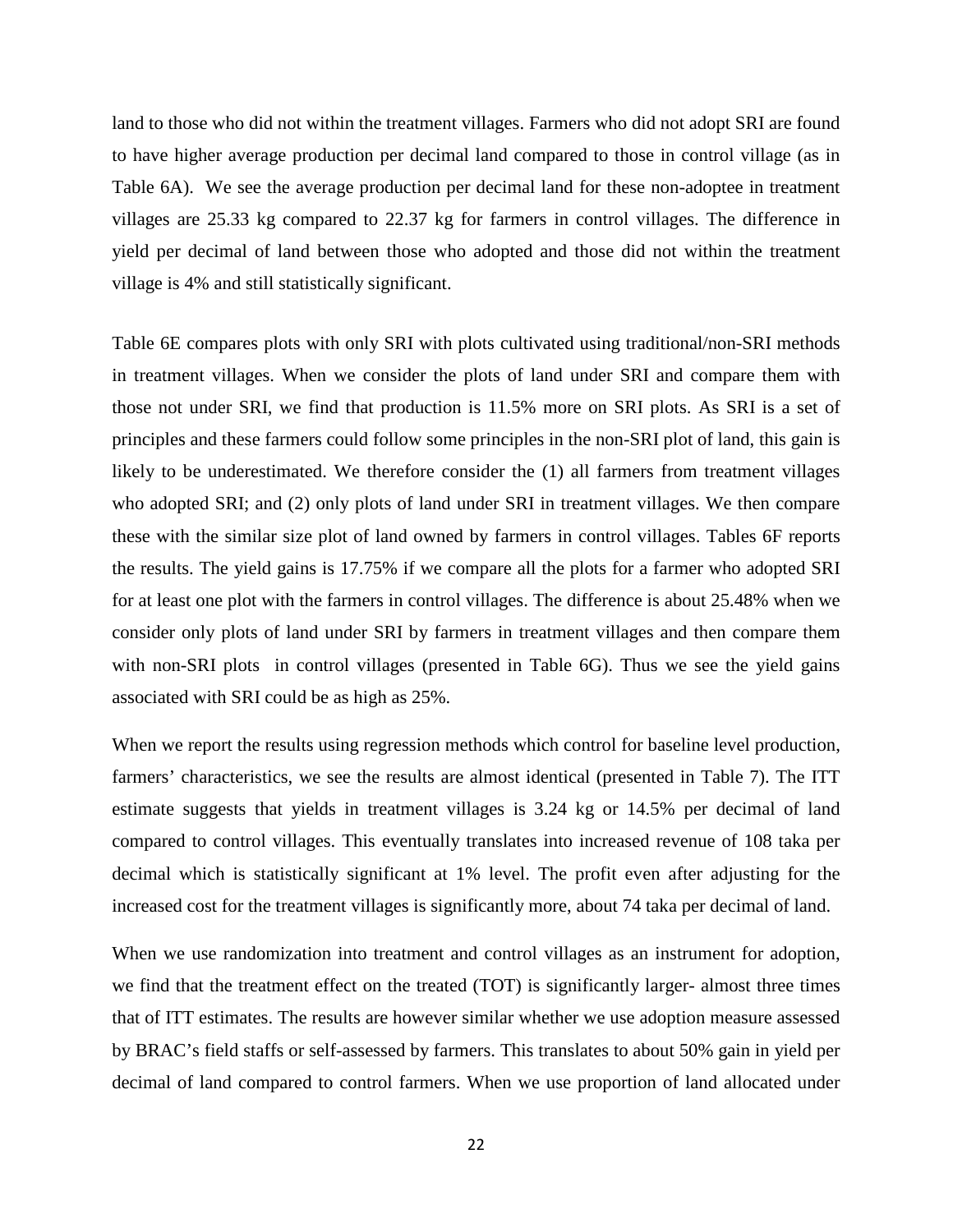SRI method as the measure of the adoption, we also see significant treatment effects. Farmers who contribute more than 50% of their cultivable land to SRI experience about 135% gain in production. When we examine the heterogeneity in treatment effects we see similar TOT effects across treatments A, B, and C farmers (Table 7A). This is expected since once a farmer adopts SRI, the effects should not depend on whether he receives financial incentives for adoption or not.

We also present the regression results for spillover effects from SRI- adoption in Table 8. In this case, we consider the un-treated farmers (who did not receive training) from treatment villages and all farmers in control villages. Panel A reports results using adoption measure when we consider a farmer is adoptee if he followed SRI in at least one plot of land. In panel B, we consider the proportion of land under SRI as the measure of adoption. The results in column 1 and 2 suggest that being an un-treated farmer in a treated village is associated with increased adoption of SRI, and the adoption rate is higher if there are more farmers who received training in that village (columns 3-4). The results do not differ when we add controls.

#### **6. Conclusion and future work**

Crop yields in developing countries remain low due to limited adoption of new innovations by farmers. The "System of Rice Intensification" (SRI), developed in Madagascar in the 1980s for smallholder farmers like those in Bangladesh, has demonstrated dramatic potential for increasing rice yields without requiring additional purchased inputs (seed, fertilizer, etc.), nor increased irrigation. But these gains, although widely documented in observational data from a variety of countries, are yet to be verified with adequate scientific rigour. In this project, we show, for the first time, the impact of SRI using a large scale RCT. We use the village level social networks along with financial incentives for referral and adoption of SRI. Our results suggest that adoption level is considerably high given that the project involves only a onetime training and the fact that farmers in countries like in Bangladesh are traditionally risk-averse, less inclined to adopt a new technology as SRI fields look visible different from traditional rice fields. The yield gains, though not as significant as many other observational studies, are quite high. We find that the yield gains are 14-25%. Though SRI technique involves some additional labour for managing practices, and hence the cost is higher, we find that profit remains significantly higher than the traditional farming. Profits are as high as 33%. This is despite the less-than-perfect adoption of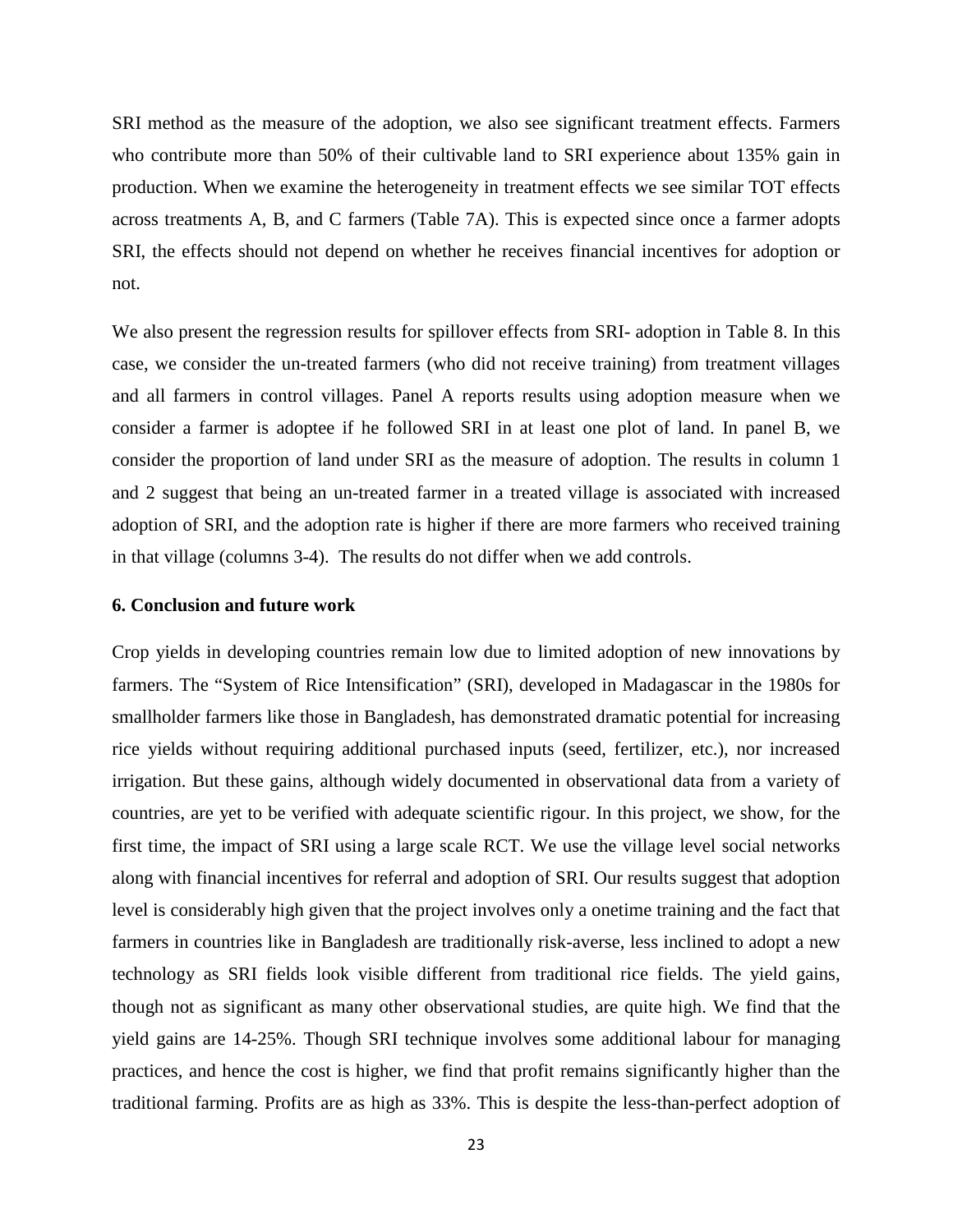SRI. The main constraint for adoption appears to be manging irrigation which many farmers could not follow as per SRI technique. The irrigation system, though privately managed, requires collaboration among farmers of nearby plots of land to pump water at the same time.

While delighted at the prospects of such extension services being provided in rural Bangladesh, it is not clear whether this adoption resulting from a onetime intervention would be sustained and if other farmers seeing this adoption and higher yield would successfully adopt SRI. Previous research undertaken by Moser and Barrett (2003) in Madagascar has shown that while farmers readily adopt the high yielding variety when introduced, there was significant abandonment of the variety in subsequent years. Duflo et al (2011) also show that in Western Kenya, adoption of fertilizers among farmers receiving a one-time subsidy dropped back to the same rate as among the comparison group as soon as the subsidy stopped, suggesting that such one-time subsidy does not lead to persistent technology adoption but only has a temporary effect on fertilizer adoption.

While studies on adoption of improved technologies abound, little evidence exists on the continued use of improved technologies. In the next phase of this study, we attempt to bridge this gap by focusing on the mechanics of adoption and abandonment of improved and better technology among poor households in rural Bangladesh. The next phase (which is now ongoing in the fields) of the project has two objectives: (i) understanding the factors that might lead to sustained adoption of the "new" technology, so that the there is no subsequent reversion to the non-adoption equilibrium and (ii) finding the most cost-effective channel that would lead to rapid diffusion of the technology. To meet the first objective, farmers from half of the 120 villages (which were under the treatments in the first phase of the program) will receive an extension service on SRI, to be provided another round of training on SRI, including dissemination of information of successful SRI adoption, and continuation of extension expert. This will enable us to investigate whether extension services provided by BRAC needs to be continued for more than a single period or a one-time intervention is sufficient for farmers to adopt the new technology permanently. In the remaining of the 60 villages no services will be provided. For the latter, we are using a different diffusion mechanism farmers from their respective village nominate a set of opinion leaders or role models. With key farmers identified, the project then subsequently trains them, and asks them to diffuse the technology among those community members who initially chose them as their leaders.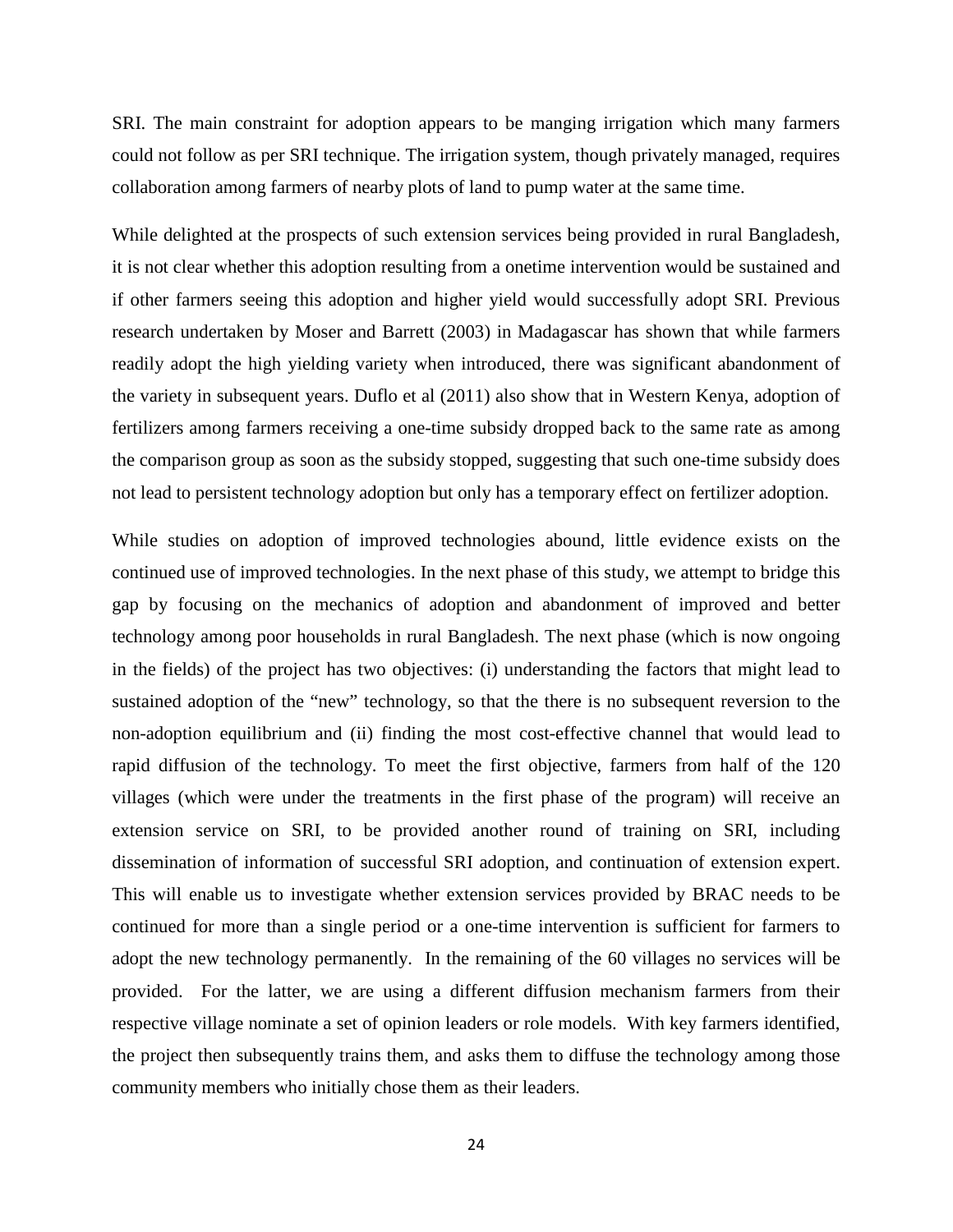### **References**

Abdulai, A., & Huffman, W. E. (2005). The Diffusion of New Agricultural Technologies: The Case of Crossbred- Cow Technology in Tanzania. American Journal of Agricultural Economics, 87(3), 645-659.

Alamgir Hossain, S. M., & Crouch, B. R. (1992). Patterns and determinants of adoption of farm practices: Some evidence from Bangladesh. Agricultural Systems, 38(1), 1-15.

Aral, S., Muchnik, L., Sundararajan, A. (2009) Distinguishing influence-based contagion from homophily-driven diffusion in dynamic networks. Proc. Natl. Acad. Sci.106, 21544–21549

Asadullah, M. (2008). Sense in sociability? Maternal education, social capital and child schooling in rural Bangladesh. European Journal of Development Research, 20(3), 482-496.

Attanasio, O., Barr, A., Camilo Cardenas, J., Genicot, G. and Meghir, C., 2012. Risk pooling, risk preferences, and social networks. American Economic Journal. Applied Economics. 4, 134- 167.

Ballester, C., Calv'o-Armengol, A., Zenou, Y. (2006) Who's who in networks. Wanted: The key player. Econometrica, 74, 1403–1417.

Bandiera, O., & Rasul, I. (2006). Social Networks and Technology Adoption in Northern Mozambique. Economic Journal, 116(514), 869-902

Bandiera, O., Barankay, I., & Rasul, I. (2010). Social Incentives in the Workplace. Review Of Economic Studies, 77(2), 417-458.

Banerjee, A., Chandrasekhar, A. G., Duflo, E., & Jackson, M. O. (2013). The Diffusion of Microfinance. Science, 341. DOI: 10.1126/science.1236498

Beaman, L., & Magruder, J. (2012). Who Gets the Job Referral? Evidence from a Social Networks Experiment. American Economic Review, 102, 3574-3593.

Barrett, Christopher B., Christine M. Moser, Oloro V. McHugh, and Joeli Barison, 2004 "Better Technology, Better Plots, or Better Farmers? Identifying Changes in Productivity and Risk among Malagasy Rice Farmers," *American Journal of Agricultural Economics*, *86* (4), 869–888.

BenYishay, Ariel and Mobarak, Ahmed Mushfiq, 2015. Social Learning and Incentives for Experimentation and Communication, Review of Economic Studies, forthcoming

Besley, T., & Case, A. (1994). Diffusion as a Learning Process: Evidence from HYV Cotton. Discussion Paper #174. Research Program in Development Studies. Princeton University. https://www.princeton.edu/rpds/papers/pdfs/besley\_case\_diffusion.pdf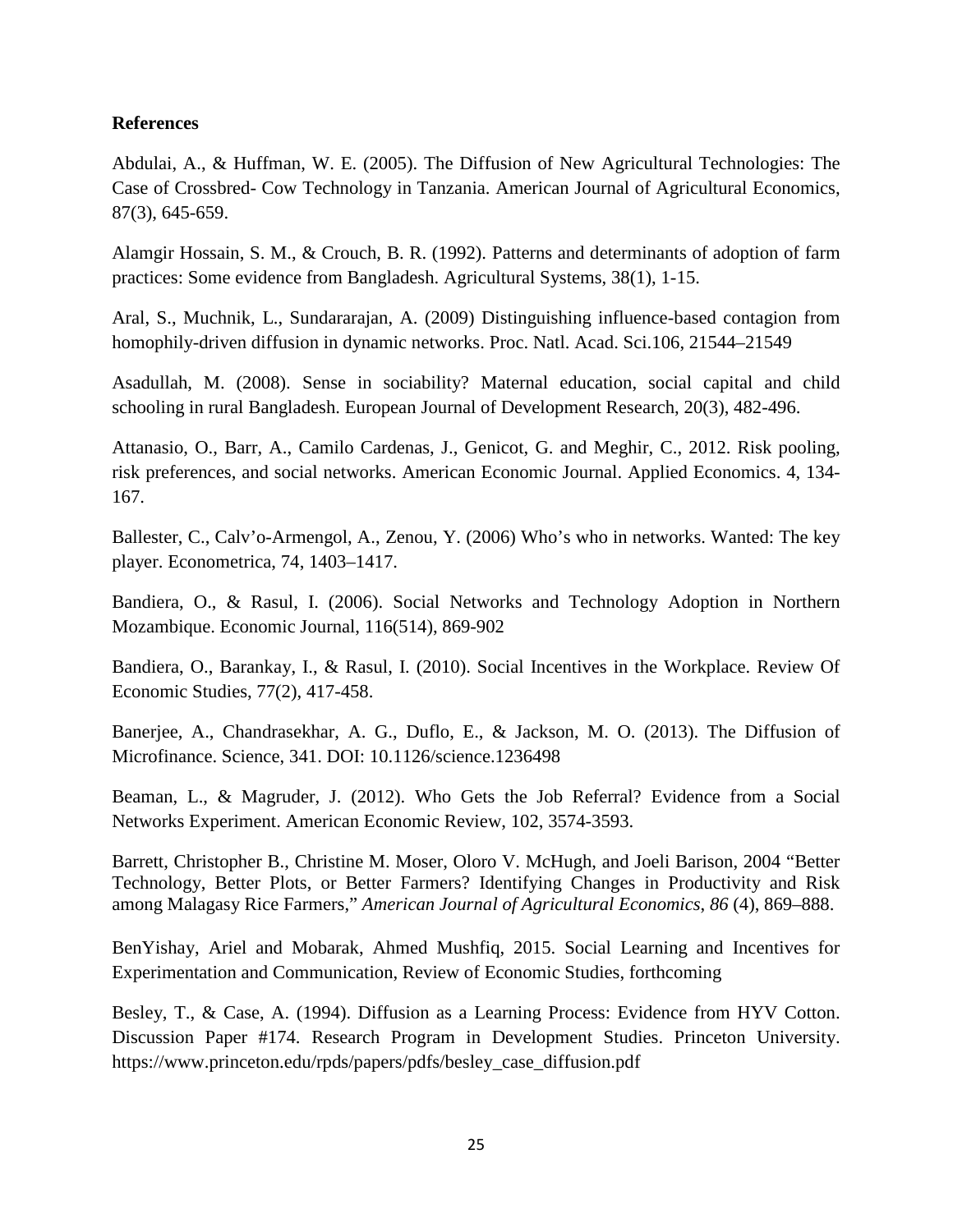Binswanger, Hans P. 1980. Attitudes toward risk: Experimental measurement in rural India. American Journal of Agricultural Economics, 62, 395–407.

Bond, R. M. et al., (2012) A 61-million-person experiment in social influence and political mobilization. Nature 489, 295–298. doi: 10.1038/nature11421; pmid: 22972300

BSS Microfinance Private Limited (2010). About Us. Mission. Retrieved from http://www.bssmicrofinance.co.in/

Cai. J., de Janvry, A. and Sadoulet, E. (2015). "Social Networks and the Decision to Insure" American Economic Journal: Applied Economics, 7(2):81-108.

Case, A., 1992. Neighbourhood effect and technological change. Regional Science and Urban Economics, 22, 491-508.

Castilla, E., 2005. Social networks and employee performance in a call center." American Journal of Sociology, 110, 1243–83.

Centola, D., 2010. The spread of behavior in an online social network experiment. Science. 329, 1194-1197.

Centola, D., 2011. An experimental study of homophily in the adoption of health behavior. Science, 334, 1269-1272.

Conley, T.G., and C.R. Udry., 2010. Learning about a New Technology: Pineapple in Ghana. American Economic Review, 100, 35–69.

Cox, D. and M. Fafchamps., 2008. Extended family and kinship networks: Economics, insights and evolutionary direction. Handbook of Development Economics,Vol. 4, Chapter 58, 3711- 3784.

de Janvry, A & Sadoulet. E, (2013) "Social Networks and the Decision to Insure." Working Paper, Poverty Action Lab January

Duflo, E., M. Kremer and J. Robinson., 2011. Nudging farmers to use fertilizer: Theory and experimental evidence from Kenya. American Economic Review, 101. 2350-2390.

Economist, 2012. Global food security index 2012: An assessment of food affordability, availability and quality. London: Economist Intelligence Unit, The Economist.

Fafchamps, M., and T. Gubert. 2007. "The Formation of Risk Sharing Networks." *Journal of Development Economics* 83, no. 2:326–50.

Fafchamps, M. and S. Lund., 2003. Risk-sharing networks in rural Philippines. Journal of Development Economics, 71, 261-287.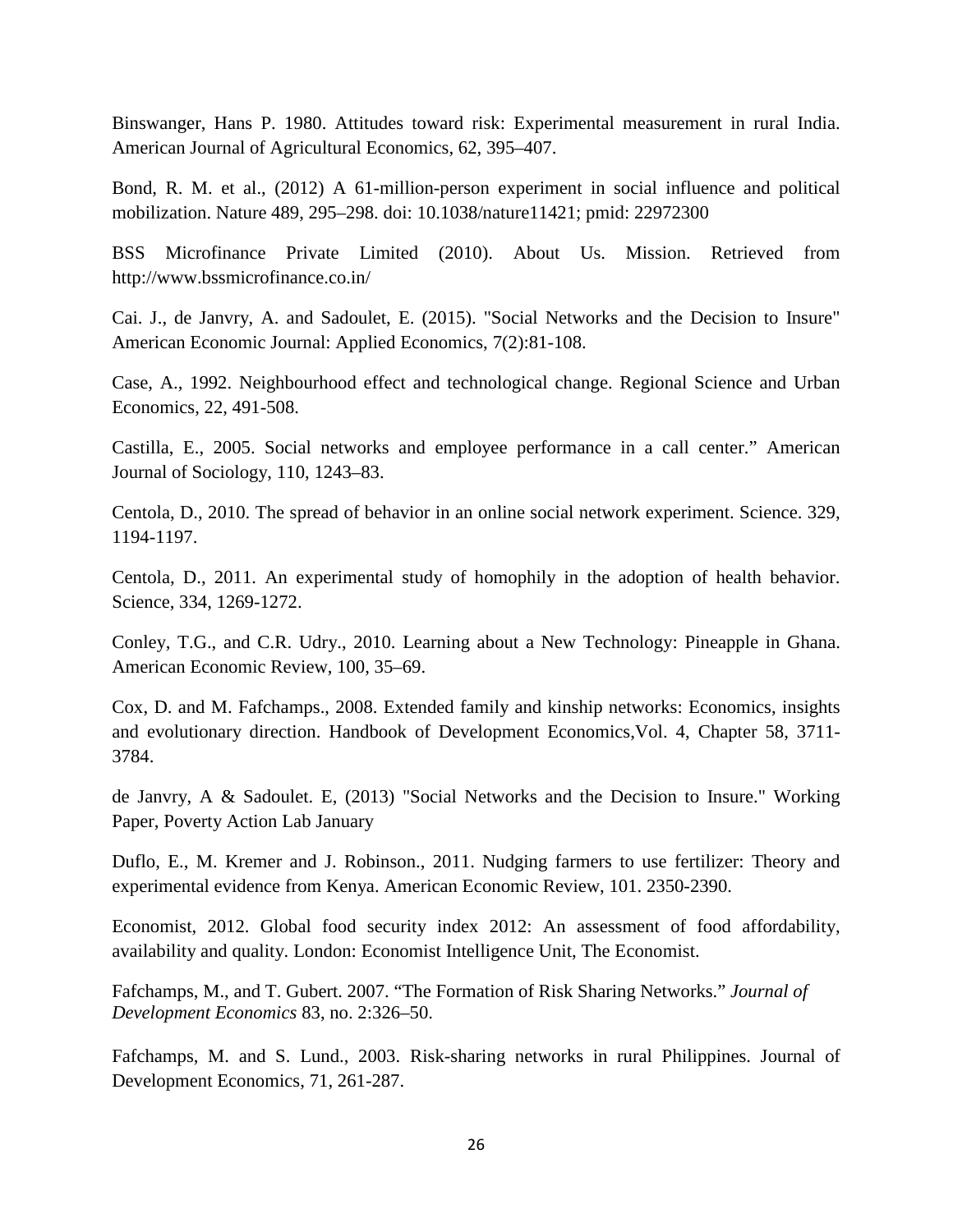Foster, A.D., and M.R. Rosenzweig., 1995. Learning by doing and learning from others: Human capital and technical change in agriculture. Journal of Political Economy, 103, 1176-1209.

Genius, M., Koundouri, P., Nauges, C., & Tzouvelekas, V. (2013). Information transmission in irrigation technology adoption and diffusion: social learning, extension services, and spatial effects. American Journal of Agricultural Economics, 96(1), 328-344. DOI: 10.1093/ajae/aat054

Glover, D., "The System of Rice Intensification: Time for an empirical turn," NJAS – Wageningen Journal of Life Sciences, February 2011, 57 (3–4), 217–224.

Goldman, N., Pebley A., Beckett M. (2001). Diffusion of Ideas about Personal Hygiene and Contamination in Poor Countries: evidence from Guatemala. Social Science and Medicine, 52, 53-69

Goodman, L. A. (1961). Snowball Sampling. The Annals of Mathematical Statistics, 32(1), 148- 170.

Islam, A. C. Maitra, D. Pakrashi and R. Smyth (2015) Microcredit Program Participation and Household Food Security in Rural Bangladesh, Journal of Agricultural Economics, forthcoming

Islam, S., J. Islam, O. Faruk and A. Kabir (2012) System of Rice Intensification (SRI) - A Supplementary Way for Sustainable Rice Production, Mimeo

Jackson, M. O., & Rogers, B. W. (2007). Meeting strangers and friends of friends: How random are social networks? The American Economic Review, 97(3), 6-915. doi:

Kermack, W., & McKendrick, A. (1927) A contribution to the mathematical theory of epidemics. Proc. R. Soc. London Ser. A 115, 700–721. doi: 10.1098/rspa.1927.0118

Kitsak, M. et al., (2010) Identification of influential spreaders in complex networks. Nat. Phys. 6, 888–893. doi: 10.1038/nphys1746

Kremer, M., & Miguel, E., (2007). The illusion of sustainability. Q. J. Econ. 122, 1007–1065.

Lambiotte, R. and P. Panzarasa., 2009. Communities, knowledge creation and information diffusion. Journal of Informetrics, 3, 180-190.

Lublin, J., 2010. Greasing the inside track to a job. Wall Street Journal, May 31.

McDonald, A.J., P.R. Hobbs, and S.J. Riha., 2006. Does the system of rice intensification outperform conventional best management? A synopsis of the empirical record. Field Crops Research, 96, 31-36.

Mintrom, M., & Vergari, S. (1998). Policy networks and innovation diffusion: The case of state education reforms. Journal of Politics, 60(1), 126.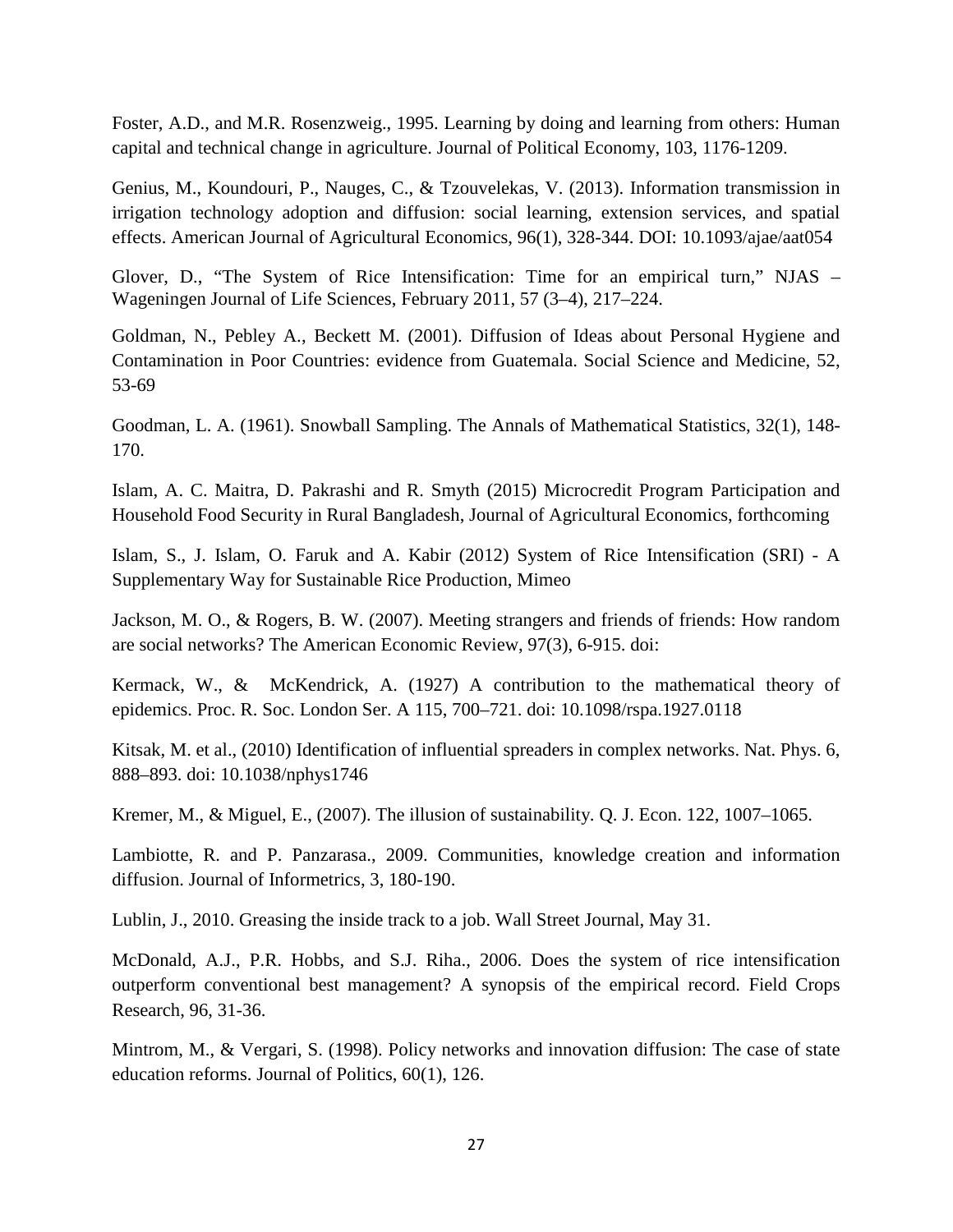Mita, R., Summons, R., (1995). Diffusion of the Culture of Contraception: Program Effects on Young Women in Rural Bangladesh. Studies in Family Planning, 26(1), 1-13

Moser, Christine M and Christopher B Barrett, "The disappointing adoption dynamics of a yield-increasing, low external-input technology: the case of SRI in Madagascar," *Agricultural Systems*, 2003, *76* (3), 1085–1100.

Moser, C.M., and C.B. Barrett., 2006. The complex dynamics of smallholder technology adoption: The case of SRI in Madagascar. Agricultural Economics, 35, 373-388.

Noltze, M., S.Schwarze and M.Qaim., 2013. "Impacts of Natural Resource Management Technologies on Agricultural Yield and Household Income: The System of Rice Intensification in Timor Leste", Ecological Economics 85:59-68.

Oster, E., & Thornton, R. L. (2012). Determinants of Technology Adoption: Private Value and Peer Effects in Menstrual Cup Take- Up. Journal of the European Economic Association. DOI: 10.3386/w14828

Ramani, S., SadreGhazi, S., Duysters, G. (2011). On the diffusion of toilets as bottom of the pyramid innovation: lessons from sanitation entrepreneurs. Technological Forecasting and Social Change, 79, 676-687

Randriamiharisoa, R., J. Barison, and N. Uphoff, N. 2006. Soil biological contributions to the System of Rice Production, In: N. Uphoff et al. (eds.), Biological Approaches to Sustainable Soil Systems, 409424, CRC Press, Boca Raton, FL.

Ryan, B., & Gross, N. C. (1943). The diffusion of hybrid seed corn in two Iowa communities. Rural Sociology. 8, 15.

Sinha, Shekhar Kumar and Jayesh Talati, "Productivity impacts of the system of rice intensification (SRI): A case study in West Bengal, India," *Agricultural water management*, 2007, *87* (1), 55–60.

Sheehy, J.E., S. Peng, A. Dobermann, P.L. Mitchell, A. Ferrer, J. Yang, Y. Zou, X. Zhong, J. Huang. 2004. Fantastic yields in the system of rice intensification: Fact or fallacy? Field Crops Research, 88, 1-8.

Styger, Erika, Malick Ag Attaher, Hamidou Guindo, Harouna Ibrahim, Mahamane Diaty, Ibrahima Abba, and Mohamed Traore, "Application of system of rice intensification practices in the arid environment of the Timbuktu region in Mali," *Paddy and Water Environment*, 2011, *9*  (1), 137–144.

Stoop, W., N. Uphoff, and A. Kassam, 2002. A review of agricultural research issues raised by the System of Rice Intensification (SRI) from Madagascar: Opportunities for improving farming systems for resource-poor farmers, Agricultural Systems 71: 249-274.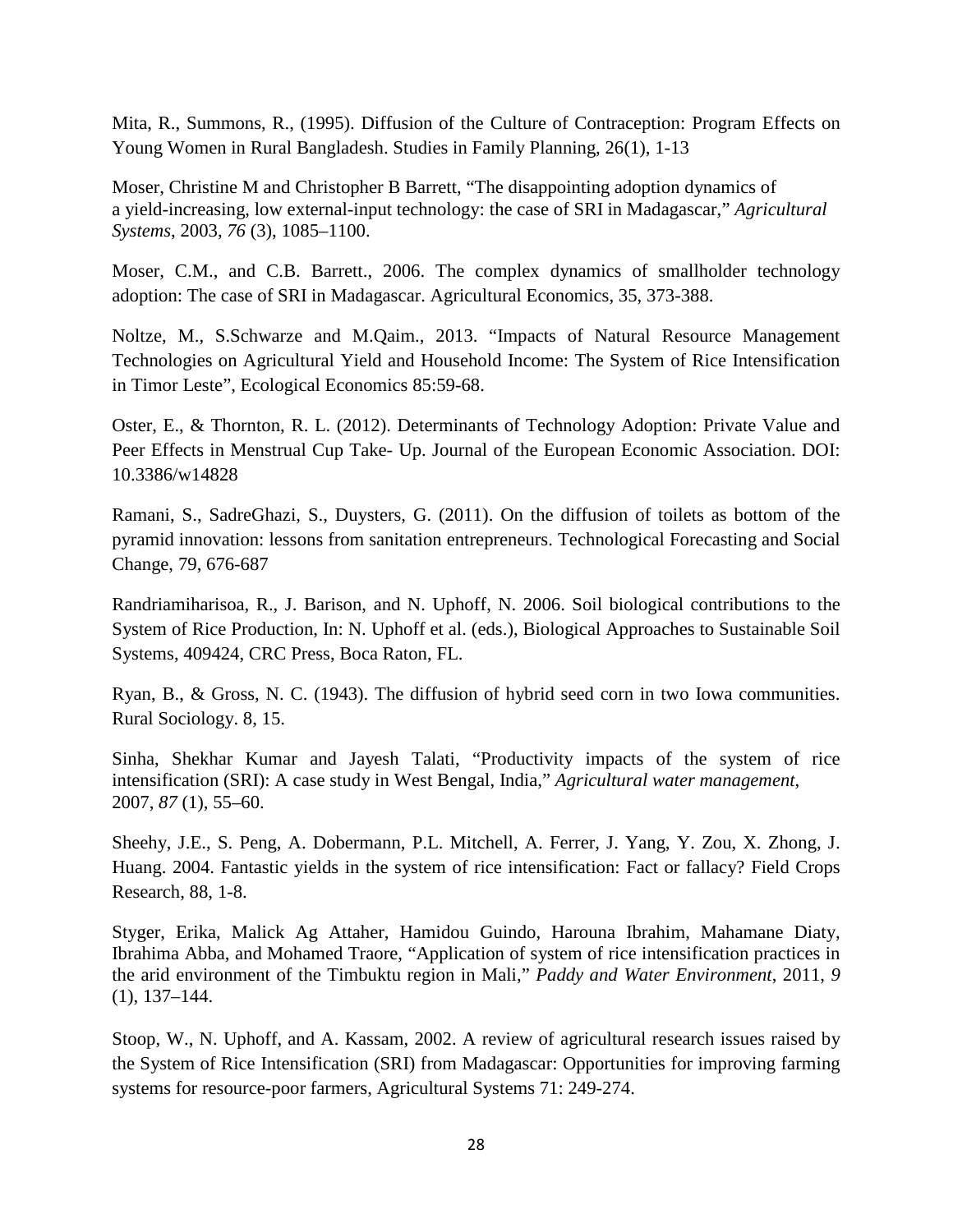Takahashi, K. and C. B. Barrett. 2014. "The System of Rice Intensification and Its Impacts on Household Income and Child Schooling: Evidence from Rural Indonesia." American Journal of Agricultural Economics, 96(1):pp.269-289

United States Department of Agriculture (USDA), 2010. Bangladesh Grain and Feed Annual, 2010. Washington DC.

Uphoff N, S. Rafaralady and J. Rabenandrasana 2002. What is the System of Rice Intensification.In: Proceedings of an International Conference on Assessments of the System of Rice Intensification (SRI), Sanya, China, April 1-4, 2002.

Uphoff, N. 2003. Higher yields with fewer external inputs? The System of Rice Intensificationand potential contributions to agricultural sustainability, International Journal of Agricultural Sustainability 1: 38-50.

Valente, T. T. and R. L. Davis (1999): "Accellerating the Diffusion of Innovations Using Opinion Leaders," The Annals of the American Academy of Political and Social Science, 566 55-67

Van den Bulte, C., & Lilien, G. L. (2001). Medical Innovation Revisited: Social Contagion versus Marketing Effort/ American Journal of Sociology. 106(5): 1409–35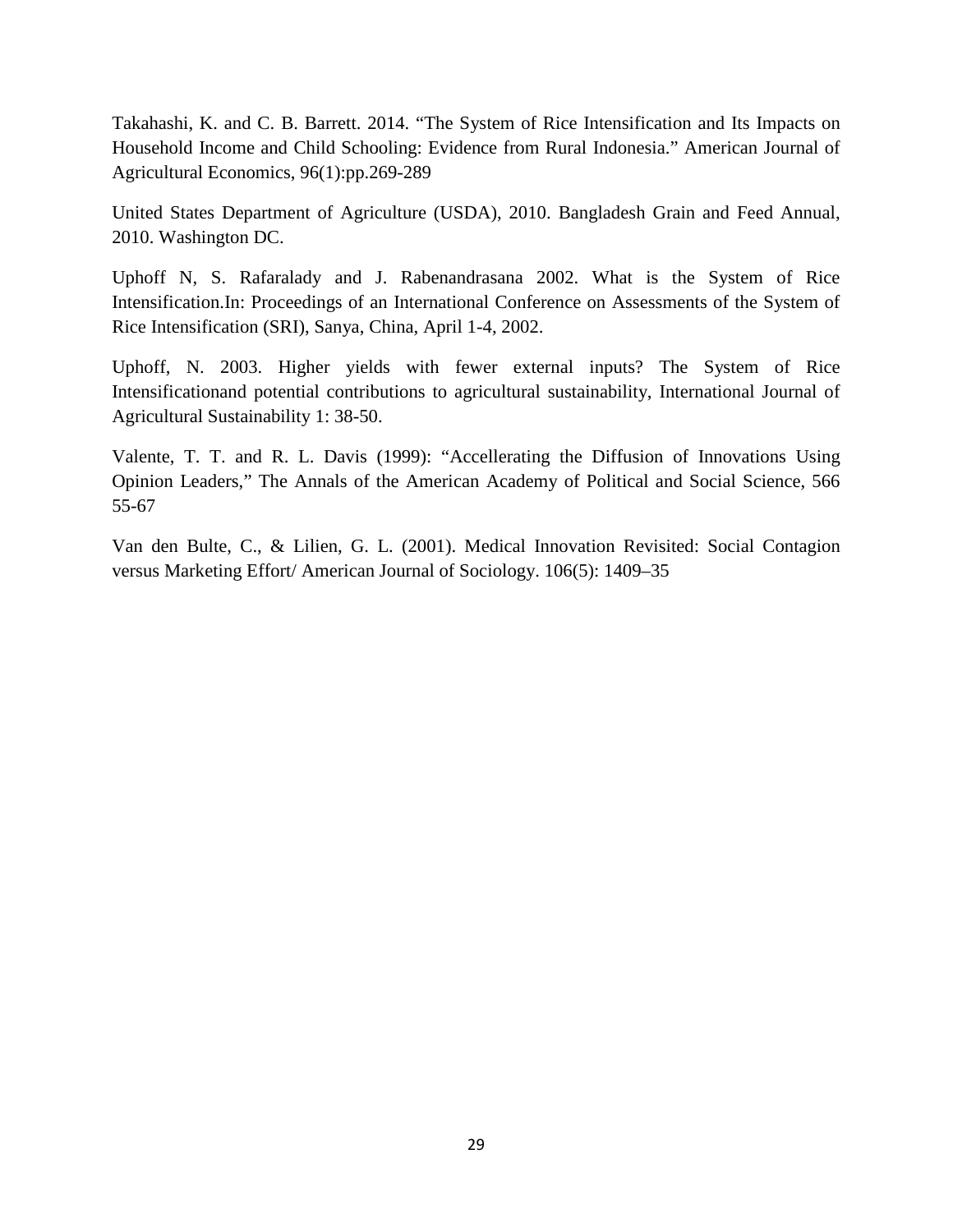|                          |         | <b>Treatment A</b> |            |         | <b>Treatment B</b> |            |         | Treatment C |            | Control | All     |
|--------------------------|---------|--------------------|------------|---------|--------------------|------------|---------|-------------|------------|---------|---------|
| Variable                 | Batch 1 | Batch 2            | Un-treated | Batch 1 | Batch 2            | Un-treated | Batch 1 | Batch 2     | Un-treated |         |         |
| Age                      | 45.41   | 45.87              | 45.58      | 45.70   | 45.39              | 45.87      | 44.38   | 43.64       | 44.21      | 46.15   | 45.47   |
| Education                | 4.25    | 4.47               | 4.43       | 4.25    | 4.86               | 4.17       | 4.65    | 4.41        | 4.39       | 4.20    | 4.25    |
| Farm size                | 150.58  | 165.61             | 169.16     | 154.21  | 164.63             | 173.40     | 165.34  | 175.21      | 161.84     | 168.23  | 165.72  |
| Household size           | 5.22    | 5.09               | 5.19       | 5.19    | 5.06               | 5.21       | 5.13    | 5.29        | 5.03       | 5.25    | 5.19    |
| Household income (taka)  | 13049.5 | 11249.5            | 14293.3    | 11971.3 | 12149.9            | 12742.5    | 12309.6 | 11660.5     | 12439.7    | 11434.5 | 12144.6 |
| Knowledge of SRI         | 11.26   | 12.01              |            | 11.66   | 12.05              |            | 11.91   | 12.26       |            |         | 11.86   |
| Cognitive score          | 4.13    | 4.79               |            | 4.37    | 4.56               |            | 4.47    | 4.81        |            |         | 4.53    |
| Cognitive deduction test | 1.96    | 2.28               |            | 2.29    | 2.48               |            | 2.10    | 2.01        |            |         | 2.19    |
| Cognitive counting       | 1.42    | 1.62               |            | 1.51    | 1.56               |            | 1.48    | 1.52        |            |         | 1.52    |
| Risk-averse              | 48.34%  | 46.41%             |            | 51.96%  | 47.75%             |            | 46.60%  | 46.04%      |            |         | 47.87%  |

**Table 1: Basic characteristics of different groups of farmers by treatment Status**

Notes: Batch 1 includes the farmers chosen randomly to train on SRI. Batch 2 was referred by batch 1 farmers. Un-treated are those did not receive the training within the treatment villages. Control includes the farmers from control villages where no training was available. Cognitive score includes numerical reasoning (simple deduction), counting, memory, and charts to understand IQ. Risk taking is defined as farmers taking less risky option in a gamble choice as in Binswanger (1980)

| Table 2: Summary Statistics of SRI-Adoption by Treatment status |         |                    |            |         |                    |            |         |             |            |         |      |
|-----------------------------------------------------------------|---------|--------------------|------------|---------|--------------------|------------|---------|-------------|------------|---------|------|
|                                                                 |         | <b>Treatment A</b> |            |         | <b>Treatment B</b> |            |         | Treatment C |            | Control | All  |
| Variable                                                        | Batch 1 | Batch 2            | Un-treated | Batch 1 | Batch 2            | Un-treated | Batch 1 | Batch 2     | Un-treated |         |      |
| SRI Adoption (farmers' self-assessed in post-harvest)           | 0.36    | 0.38               | 0.08       | 0.50    | 0.51               | 0.09       | 0.48    | 0.49        | 0.06       | 0.00    | 0.19 |
| Extent of SRI adoption (if followed 50% SRI Principle)          | 0.25    | 0.27               | 0.04       | 0.36    | 0.35               | 0.05       | 0.35    | 0.36        | 0.03       | 0.00    | 0.13 |
| Self-assessed SRI adoption (during post-transplantation survey) | 0.43    | 0.47               | 0.10       | 0.51    | 0.53               | 0.10       | 0.51    | 0.52        | 0.07       | 0.01    | 0.22 |
| Enumerator-assessed SRI adoption                                | 0.33    | 0.34               | 0.06       | 0.39    | 0.41               | 0.07       | 0.41    | 0.41        | 0.07       | 0.00    | 0.17 |
| Age of seedlings (in days)                                      | 0.41    | 0.44               | 0.22       | 0.52    | 0.51               | 0.27       | 0.47    | 0.51        | 0.24       | 0.22    | 0.33 |
| Number of seedlings in bunch                                    | 0.40    | 0.42               | 0.16       | 0.50    | 0.54               | 0.22       | 0.50    | 0.55        | 0.27       | 0.18    | 0.31 |
| Use of organic fertilizer                                       | 0.22    | 0.26               | 0.13       | 0.31    | 0.29               | 0.12       | 0.34    | 0.32        | 0.18       | 0.11    | 0.19 |
| Use of irrigation                                               | 0.69    | 0.68               | 0.60       | 0.83    | 0.86               | 0.69       | 0.74    | 0.80        | 0.64       | 0.49    | 0.64 |
| Frequency of weeding                                            | 0.17    | 0.23               | 0.18       | 0.22    | 0.20               | 0.19       | 0.22    | 0.19        | 0.17       | 0.03    | 0.14 |

#### **Table 2: Summary Statistics of SRI-Adoption by Treatment status**

Notes: Treated are those received training in either batch 1 or batch 2. Untreated did not receive training from within the treatment villages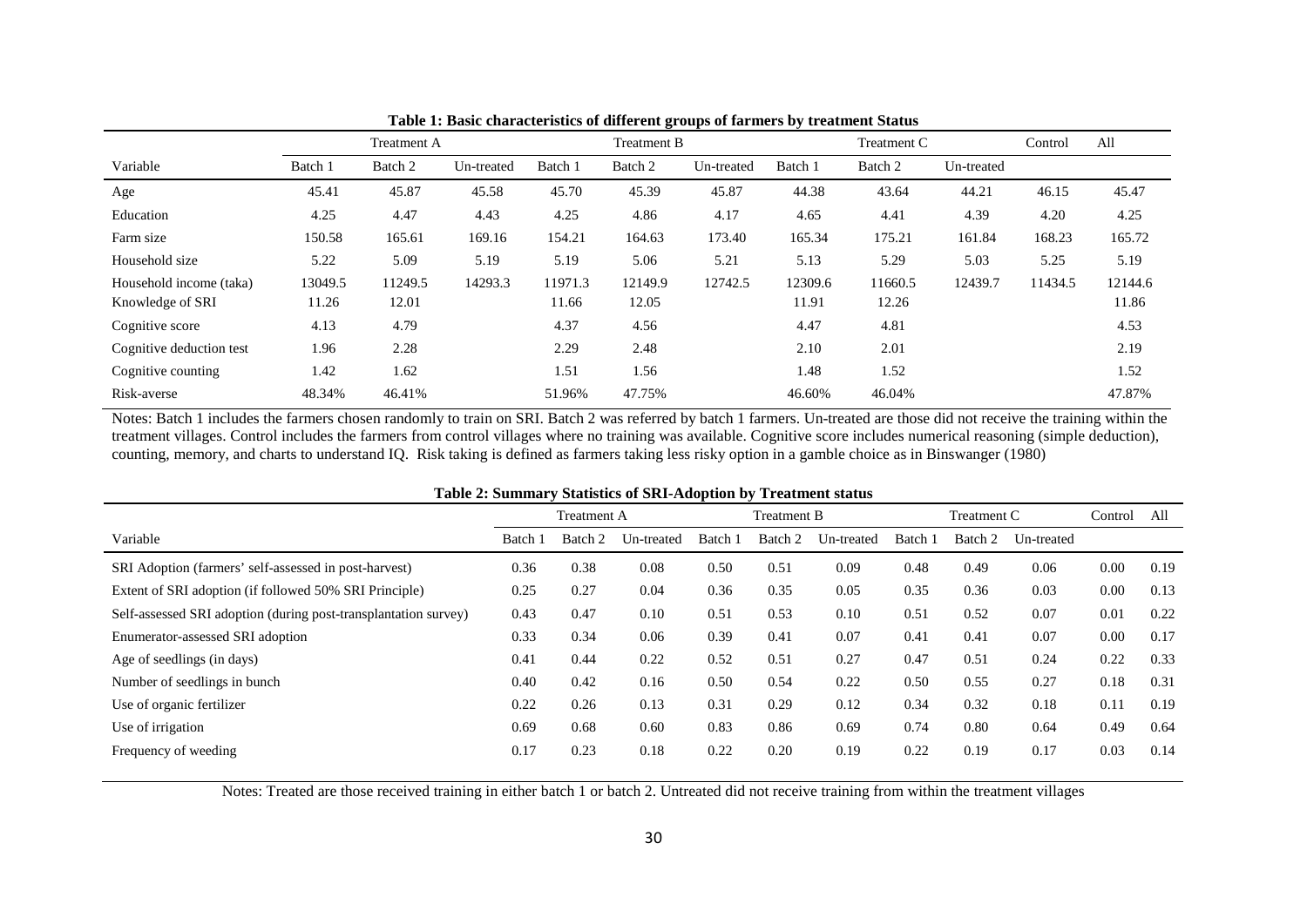| Referred someone                        | Treatment A | Treatment B | Treatment C | Total |
|-----------------------------------------|-------------|-------------|-------------|-------|
|                                         |             |             |             |       |
| who was also referred during census     | 23%         | 24%         | 25%         | 24%   |
| who is a relative                       | 15%         | 21%         | 20%         | 18%   |
| with better knowledge of agriculture    | 41%         | 47%         | 43%         | 44%   |
| with whom he discusses agriculture      | 49%         | 39%         | 44%         | 44%   |
| with whom he has adjacent land          | 19%         | 26%         | 20%         | 22%   |
| with whom he discusses financial matter | 13%         | 21%         | 21%         | 18%   |
| with whom he regularly socializes       | 52%         | 57%         | 56%         | 55%   |
|                                         |             |             |             |       |

## **Table 3: Summary Statistics related to farmer's referral**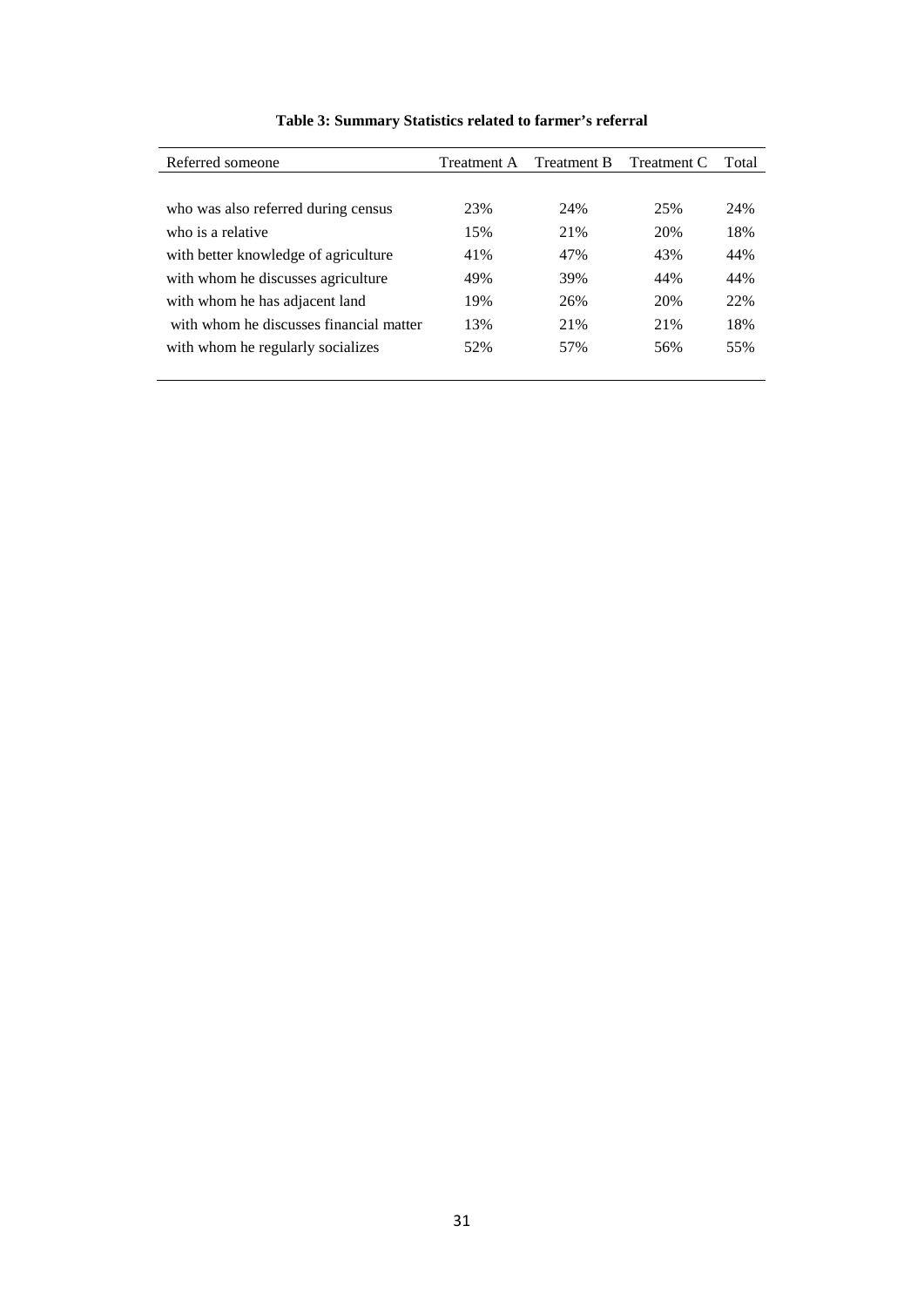|                                                    | (1)        | (2)                     | (3)         | (4)         |
|----------------------------------------------------|------------|-------------------------|-------------|-------------|
|                                                    |            |                         |             |             |
| Relative $(R)$                                     | $0.282***$ | $0.292***$              | 0.387**     | $0.342*$    |
|                                                    | (0.096)    | (0.095)                 | (0.180)     | (0.191)     |
| Discuss frequently on agriculture (A)              | $0.228***$ | $0.221***$              | $0.246**$   | $-0.120$    |
|                                                    | (0.056)    | (0.057)                 | (0.102)     | (0.108)     |
| Discuss frequently on finance (F)                  | 0.006      | 0.017                   | 0.095       | 0.037       |
|                                                    | (0.085)    | (0.087)                 | (0.200)     | (0.182)     |
| Has neighbouring land (L)                          | $0.320***$ | $0.320***$              | 0.189       | 0.243       |
|                                                    | (0.090)    | (0.091)                 | (0.144)     | (0.179)     |
| Geographical distance $(G)$ (1=close, 0 otherwise) | $0.191**$  | $0.181**$               | $0.246*$    | $0.324**$   |
|                                                    | (0.078)    | (0.079)                 | (0.129)     | (0.131)     |
| Treat B                                            |            | $-0.099$                | $-0.137$    | 0.001       |
|                                                    |            | (0.068)                 | (0.135)     | (0.119)     |
| Treat C                                            |            | $-0.078$                | 0.043       | $0.204**$   |
|                                                    |            | (0.064)                 | (0.132)     | (0.103)     |
| Treat B <sup>*</sup> R                             |            |                         | $-0.332$    | $-0.316$    |
|                                                    |            |                         | (0.235)     | (0.254)     |
| Treat C*R                                          |            |                         | 0.107       | $-0.077$    |
|                                                    |            |                         | (0.229)     | (0.263)     |
| Treat B*A                                          |            |                         | $-0.020$    | 0.127       |
|                                                    |            |                         | (0.146)     | (0.149)     |
| Treat C*A                                          |            |                         | $-0.021$    | 0.082       |
|                                                    |            |                         | (0.135)     | (0.145)     |
| Treat B <sup>*</sup> F                             |            |                         | 0.020       | $-0.149$    |
|                                                    |            |                         | (0.243)     | (0.231)     |
| Treat C*F                                          |            |                         | $-0.202$    | $-0.123$    |
|                                                    |            |                         | (0.237)     | (0.219)     |
| Treat B <sup>*</sup> L                             |            |                         | $0.355*$    | $0.386*$    |
|                                                    |            |                         | (0.201)     | (0.234)     |
| Treat C <sup>*</sup> L                             |            |                         | $-0.007$    | $-0.092$    |
|                                                    |            |                         | (0.221)     | (0.232)     |
| Treat B*G                                          |            |                         | 0.109       | 0.021       |
|                                                    |            |                         | (0.178)     | (0.180)     |
| Treat C*G                                          |            |                         | $-0.330*$   | $-0.329$    |
|                                                    |            |                         | (0.198)     | (0.230)     |
| Difference in age                                  |            |                         |             | $-0.002$    |
|                                                    |            |                         |             | (0.002)     |
| Difference in education                            |            |                         |             | $0.018***$  |
|                                                    |            |                         |             | (0.007)     |
| Difference in farm size                            |            |                         |             | $-0.000**$  |
|                                                    |            |                         |             | (0.000)     |
| Difference in knowledge of SRI                     |            |                         |             | $-0.165***$ |
|                                                    |            |                         |             | (0.026)     |
| Difference in cognitive ability                    |            |                         |             | $-0.045**$  |
|                                                    |            |                         |             | (0.018)     |
| Constant                                           |            | $-4.855***$ $-4.794***$ | $-4.827***$ | $-3.870***$ |
|                                                    | (0.052)    | (0.069)                 | (0.104)     | (0.082)     |
|                                                    |            |                         |             |             |
| Observations                                       | 111,563    | 111,563                 | 111,563     | 34,261      |

**Table 4: Who refers whom? Dyadic Regressions on Referral** 

Sample size drops dramatically in column4 as cognitive measures and post-training SRI knowledge is available only for those who received training (ether referee or referred). Robust standard errors in parentheses and clustered at the village level. \*\*\* p<0.01, \*\* p<0.05, \* p<0.1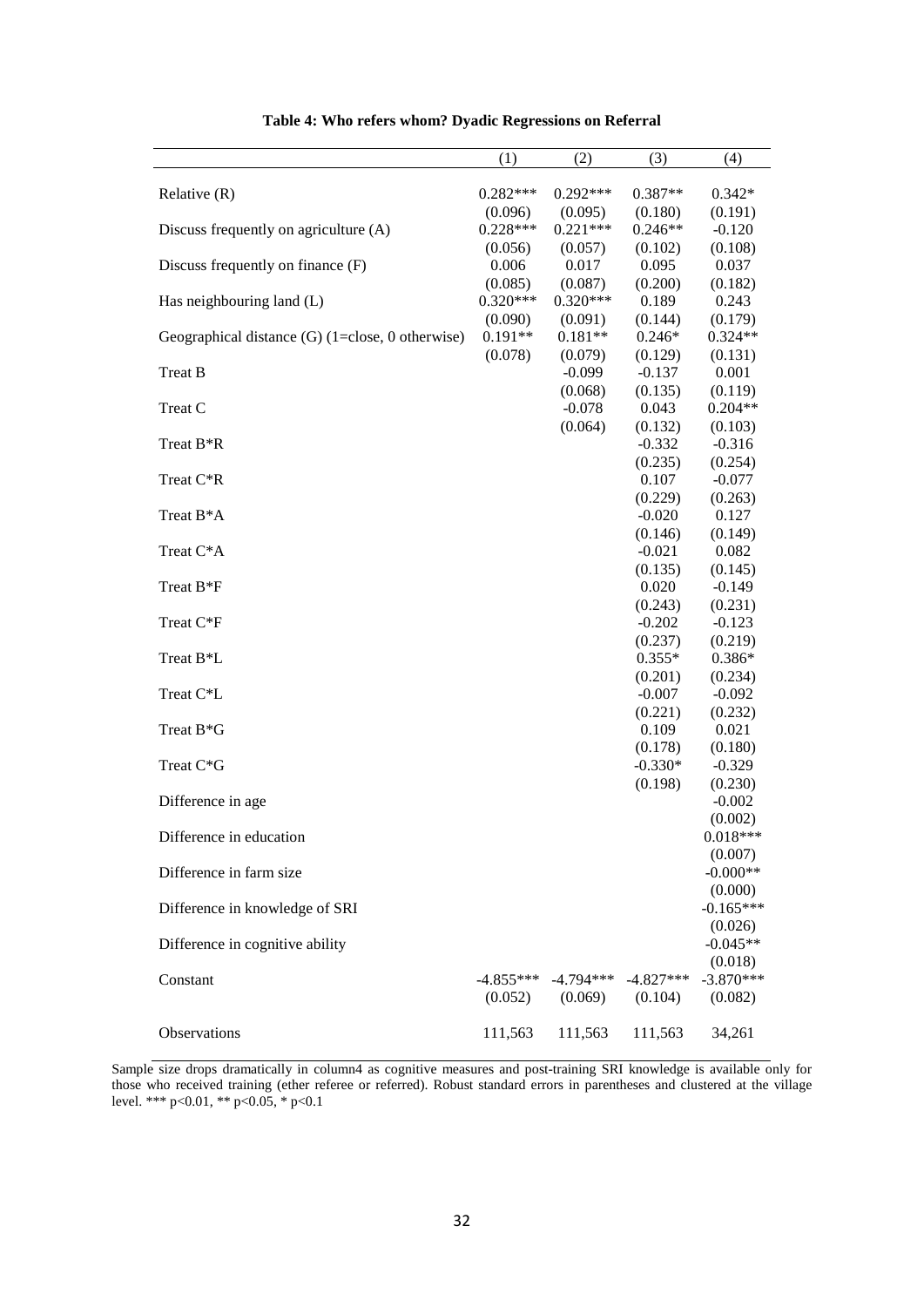|                                                              | <b>SRI</b><br>adoption | Extent of SRI<br>adoption | Self-assessed SRI<br>adoption | <b>Enumerator-assessed SRI</b><br>adoption |
|--------------------------------------------------------------|------------------------|---------------------------|-------------------------------|--------------------------------------------|
| Panel A: Treated as Batch1 vs untreated in Treatment village |                        |                           |                               |                                            |
|                                                              |                        |                           |                               |                                            |
| <b>Treated in Treatment</b>                                  | $0.345***$             | $0.289***$                | $0.406***$                    | $0.349***$                                 |
| village A                                                    | (0.046)                | (0.050)                   | (0.046)                       | (0.051)                                    |
| <b>Treated in Treatment</b>                                  | $0.482***$             | $0.388***$                | $0.482***$                    | $0.387***$                                 |
| village B                                                    | (0.041)                | (0.042)                   | (0.040)                       | (0.048)                                    |
| <b>Treated in Treatment</b>                                  | $0.455***$             | $0.375***$                | $0.459***$                    | $0.390***$                                 |
| village C                                                    | (0.053)                | (0.054)                   | (0.055)                       | (0.058)                                    |
| # Treated Friends                                            | $0.027***$             | $0.018**$                 | $0.034***$                    | $0.019*$                                   |
|                                                              | (0.010)                | (0.007)                   | (0.011)                       | (0.010)                                    |
| # Friends                                                    | 0.013                  | 0.022                     | 0.021                         | $0.046**$                                  |
|                                                              | (0.015)                | (0.014)                   | (0.017)                       | (0.020)                                    |
|                                                              |                        |                           |                               |                                            |
| Number of                                                    | 2,449                  | 2,449                     | 2,160                         | 2,160                                      |
| <b>Observations</b>                                          |                        |                           |                               |                                            |
| Pseudo R-squared                                             | 0.211                  | 0.205                     | 0.208                         | 0.190                                      |
|                                                              |                        |                           |                               |                                            |
| Panel B: Treated as Batch2 vs untreated in Treatment village |                        |                           |                               |                                            |
|                                                              |                        |                           |                               |                                            |
| <b>Treated in Treatment</b>                                  | $0.392***$             | $0.312***$                | $0.450***$                    | $0.350***$                                 |
| village A                                                    | (0.050)                | (0.052)                   | (0.046)                       | (0.053)                                    |
| <b>Treated in Treatment</b>                                  | $0.504***$             | $0.388***$                | $0.512***$                    | $0.413***$                                 |
| village B                                                    | (0.038)                | (0.043)                   | (0.039)                       | (0.044)                                    |
| <b>Treated in Treatment</b>                                  | $0.468***$             | $0.379***$                | $0.484***$                    | $0.395***$                                 |
| village C                                                    | (0.052)                | (0.052)                   | (0.047)                       | (0.053)                                    |
| # Treated Friends                                            | $0.024**$              | $0.018**$                 | $0.026**$                     | $0.021**$                                  |
|                                                              | (0.010)                | (0.008)                   | (0.011)                       | (0.011)                                    |
| # Friends                                                    | 0.004                  | 0.010                     | 0.017                         | 0.032                                      |
|                                                              | (0.016)                | (0.015)                   | (0.018)                       | (0.021)                                    |
|                                                              |                        |                           |                               |                                            |
| Number of                                                    | 2,442                  | 2,442                     | 2,164                         | 2,164                                      |
| <b>Observations</b>                                          |                        |                           |                               |                                            |
| Pseudo R-squared                                             | 0.219                  | 0.209                     | 0.220                         | 0.194                                      |
|                                                              |                        |                           |                               |                                            |

#### **Table 5: Determinants of SRI adoption in Bangladesh**

Note: Each regression also controls for age, age square, level of education, logarithm of land (in decimals), logarithm of household size, income and dummies for occupation categories. The regression results present the relevant marginal effects for different measures of SRI adoption. "Treated friends" refer to the number of friends trained with the referee while "Friends" refer to number of friends. The coefficients are marginal effects from the probit model. Robust standard errors in parentheses and clustered at the village level. \*\*\* p<0.01, \*\* p<0.05, \* p<0.1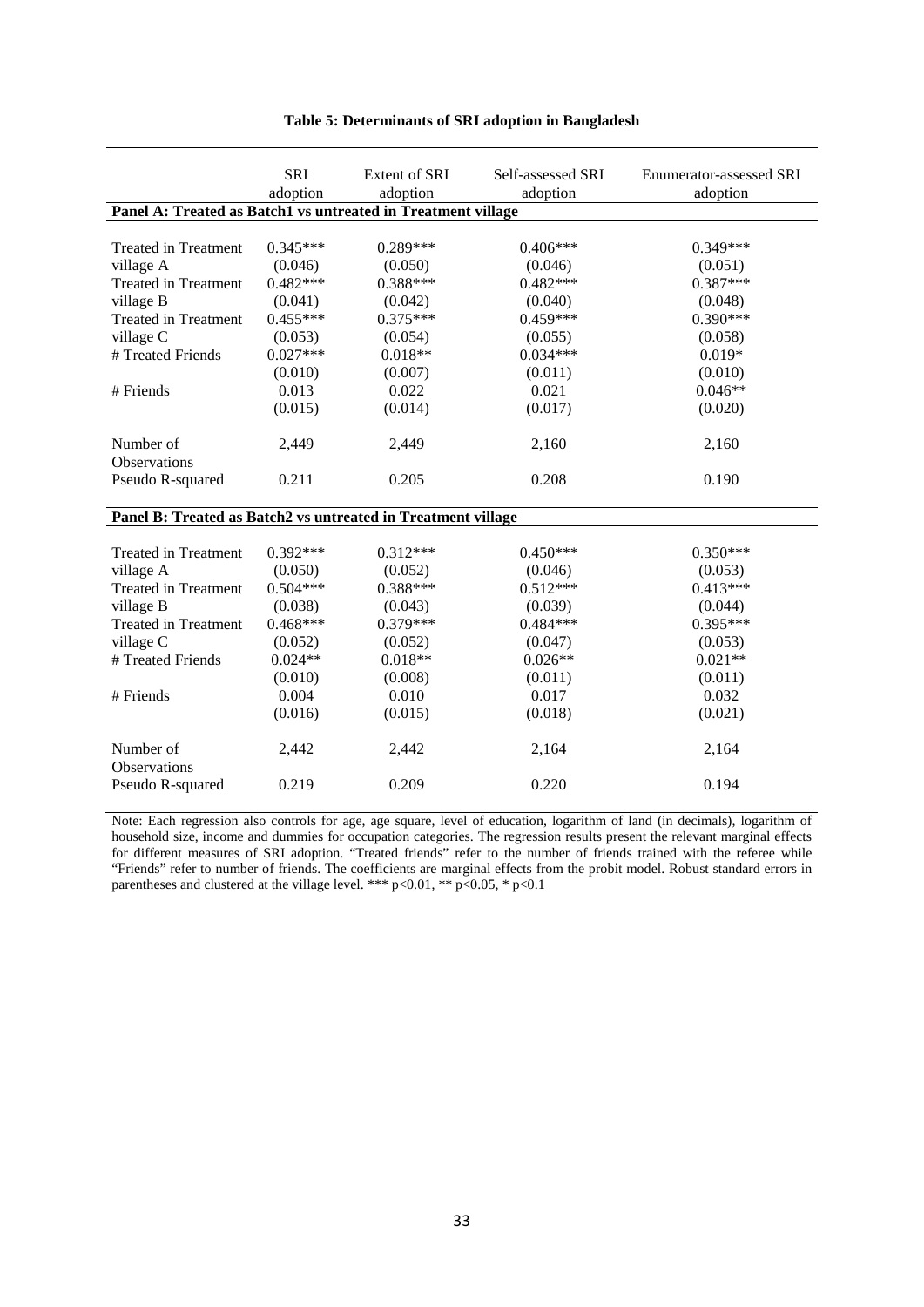|                         | Treatment | Control | Difference  | % difference |
|-------------------------|-----------|---------|-------------|--------------|
|                         | village   | village |             |              |
| Production (KG)         | 25.68     | 22.37   | $3.31***$   | 14.80        |
| <b>Total Revenue</b>    | 832.62    | 728.96  | $103.66***$ | 14.22        |
| <b>Total Cost</b>       | 314.90    | 283.94  | $30.96***$  | 10.90        |
| <b>Estimated Profit</b> | 517.72    | 445.01  | $72.71***$  | 16.34        |
| No of observation       | 8209      | 4088    |             |              |

**Table 6A: Comparison between treatment vs control village (ITT) (per decimal land)**

**Table 6B: Comparison between treated under first batch in treatment village vs pure control village**

|                         | First batch in    | Control village Difference % difference |             |       |
|-------------------------|-------------------|-----------------------------------------|-------------|-------|
|                         | Treatment village |                                         |             |       |
| Production (KG)         | 26.08             | 22.37                                   | $371***$    | 16.58 |
| <b>Total Revenue</b>    | 846.59            | 728.96                                  | $117.63***$ | 16.14 |
| <b>Total Cost</b>       | 319.18            | 283.94                                  | $35.24***$  | 12.41 |
| <b>Estimated Profit</b> | 527.42            | 445.01                                  | $82.41***$  | 18.52 |
| No of observation       | 2686              | 4088                                    |             |       |

#### **Table 6C: Comparison between treated under second batch in treatment village vs pure control village**

|                         | Second batch in   | Control | Difference  | % difference |
|-------------------------|-------------------|---------|-------------|--------------|
|                         | Treatment village | village |             |              |
| Production (KG)         | 25.76             | 22.37   | $3.39***$   | 15.15        |
| <b>Total Revenue</b>    | 832.89            | 728.96  | $103.93***$ | 14.26        |
| <b>Total Cost</b>       | 308.41            | 283.94  | $24.47***$  | 8.62         |
| <b>Estimated Profit</b> | 524.48            | 445.01  | 79 47***    | 17.86        |
| No of observation       | 2472              | 4088    |             |              |

#### **Table 6D: Comparison between SRI adoption and SRI non adoption within treatment village**

|                         | Adopted | didn't adopt | Difference  | % difference |
|-------------------------|---------|--------------|-------------|--------------|
| Production (KG)         | 26.34   | 25.33        | 1 01***     | 3.99         |
| <b>Total Revenue</b>    | 837.18  | 830.20       | 6.98        | 0.84         |
| <b>Total Cost</b>       | 291.06  | 327.56       | $-36.50***$ | $-11.14$     |
| <b>Estimated Profit</b> | 546.13  | 502.65       | 43.48***    | 8.65         |
| No of observation       | 2847    | 5362         |             |              |

#### **Table 6E: Comparison between SRI adopted Plot and Non-SRI plot in treatment village**

|                         | <b>SRI Plot</b> | Non-SRI plot | Difference  | % difference |
|-------------------------|-----------------|--------------|-------------|--------------|
| Production (KG)         | 28.07           | 25.18        | $2.89***$   | 11.48        |
| <b>Total Revenue</b>    | 891.33          | 820.23       | $71.10***$  | 8.67         |
| <b>Total Cost</b>       | 295.32          | 319.03       | $-23.71***$ | $-7.43$      |
| <b>Estimated Profit</b> | 596.01          | 501.20       | 94.81***    | 18.92        |
| No of observation       | 1431            | 6778         |             |              |

#### **Table 6F: Comparison between SRI adoption in treatment village with farmers in control village**

|                         | adopted SRI | Control vill | Difference  | % difference |
|-------------------------|-------------|--------------|-------------|--------------|
| Production (KG)         | 26.34       | 22.37        | $3.97***$   | 17.75        |
| <b>Total Revenue</b>    | 837.18      | 728.96       | $108.22***$ | 14.85        |
| <b>Total Cost</b>       | 291.06      | 283.94       | $7.12**$    | 2.51         |
| <b>Estimated Profit</b> | 546.13      | 445.01       | $101.12***$ | 22.72        |
| No of observation       | 2847        | 4088         |             |              |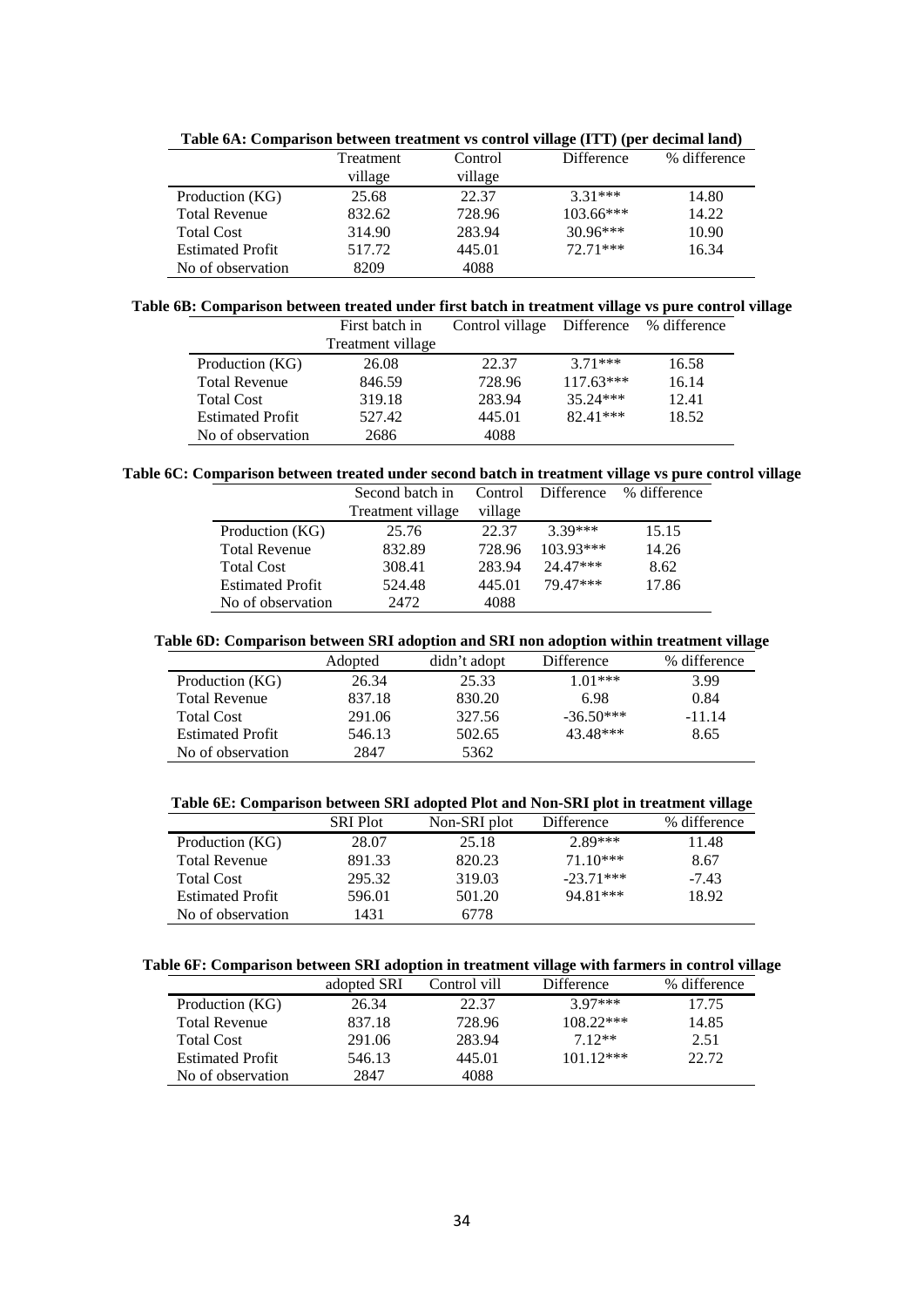**Table 6G: Comparison between SRI adopted Plot in treatment village and control village**

|                         | <b>SRI Plot</b> | Non-SRI plot | Difference  | % difference |
|-------------------------|-----------------|--------------|-------------|--------------|
|                         |                 | In C village |             |              |
| Production (KG)         | 28.07           | 22.37        | $5.70***$   | 25.48        |
| <b>Total Revenue</b>    | 891.33          | 729.11       | $162.22***$ | 22.25        |
| <b>Total Cost</b>       | 295.32          | 284.04       | $11.28***$  | 3.97         |
| <b>Estimated Profit</b> | 596.01          | 445.07       | 150.94***   | 33.91        |
| No of observation       | 1431            | 4068         |             |              |

Notes: adoption: if SRI is adopted for at least in one plot then we will consider that the farmer has adopted SRI.

| Table 7: Effects of intervention at the village level and on those adopted/received training |  |
|----------------------------------------------------------------------------------------------|--|
|                                                                                              |  |

|                                               | (1)        | (2)                  | (3)               | (3)        |
|-----------------------------------------------|------------|----------------------|-------------------|------------|
|                                               | Production | <b>Total Revenue</b> | <b>Total Cost</b> | Profit     |
| ITT (Treatment vs Control village)            | 3.238***   | $107.5***$           | $29.06**$         | 74.27***   |
|                                               | (0.427)    | (13.58)              | (12.96)           | (15.33)    |
| ITT (Treated under batch1 vs Control village) | $3.702***$ | $122.5***$           | $34.37***$        | 84.28***   |
|                                               | (0.460)    | (14.52)              | (13.19)           | (16.96)    |
| ITT (Treated under batch2 vs Control village) | $3.332***$ | $106.5***$           | 22.13             | $80.60***$ |
|                                               | (0.485)    | (15.13)              | (13.45)           | (16.44)    |
| TOT (adopted at least one plot)               | 9.429***   | 312.9***             | $84.63**$         | $217.0***$ |
|                                               | (1.419)    | (47.27)              | (39.52)           | (46.46)    |
| ToT (BRAC-assessed adoption measure)          | $11.97***$ | 399.2***             | $107.6**$         | $277.0***$ |
|                                               | (2.039)    | (68.72)              | (52.47)           | (61.29)    |
| ToT (self-assessed adoption measure)          | $9.426***$ | 312.8***             | $84.60**$         | $216.9***$ |
|                                               | (1.418)    | (47.26)              | (39.50)           | (46.45)    |
| ToT (extent of SRI adoption)                  | $30.16***$ | $1,001***$           | $270.1**$         | $692.6***$ |
|                                               | (5.587)    | (185.2)              | (130.7)           | (165.3)    |

Notes: Each cell represents estimated coefficients from separate regression of yield (production), total (expected) sales value, total cost, and estimated profits. Each regression controls full set of covariates such as age and its square, education, total cultivable land, lag value of the dependent variable of the same season. Standard errors are clustered at the village level. \*\*\*  $p<0.01$ , \*\*  $p<0.05$ , \*  $p<0.1$ 

| Table /A: Heterogeneous effects by treatments |                      |                   |          |  |  |  |  |
|-----------------------------------------------|----------------------|-------------------|----------|--|--|--|--|
| Production                                    | <b>Total Revenue</b> | <b>Total Cost</b> | Profit   |  |  |  |  |
| $13.55***$                                    | 493.8***             | 213.8**           | 272.8**  |  |  |  |  |
| (3.882)                                       | (135.7)              | (89.20)           | (106.9)  |  |  |  |  |
| 12.46***                                      | 386.8***             | 26.67             | 335.3*** |  |  |  |  |
| (3.101)                                       | (99.48)              | (61.31)           | (75.51)  |  |  |  |  |
| $10.78***$                                    | 340.0***             | 114.8             | 218.2*** |  |  |  |  |
| (2.987)                                       | (103.4)              | (69.34)           | (78.34)  |  |  |  |  |
|                                               |                      |                   |          |  |  |  |  |

 **Table 7A: Heterogeneous effects by treatments**

Notes: includes full set of controls. Sub-sample analysis for different treatments.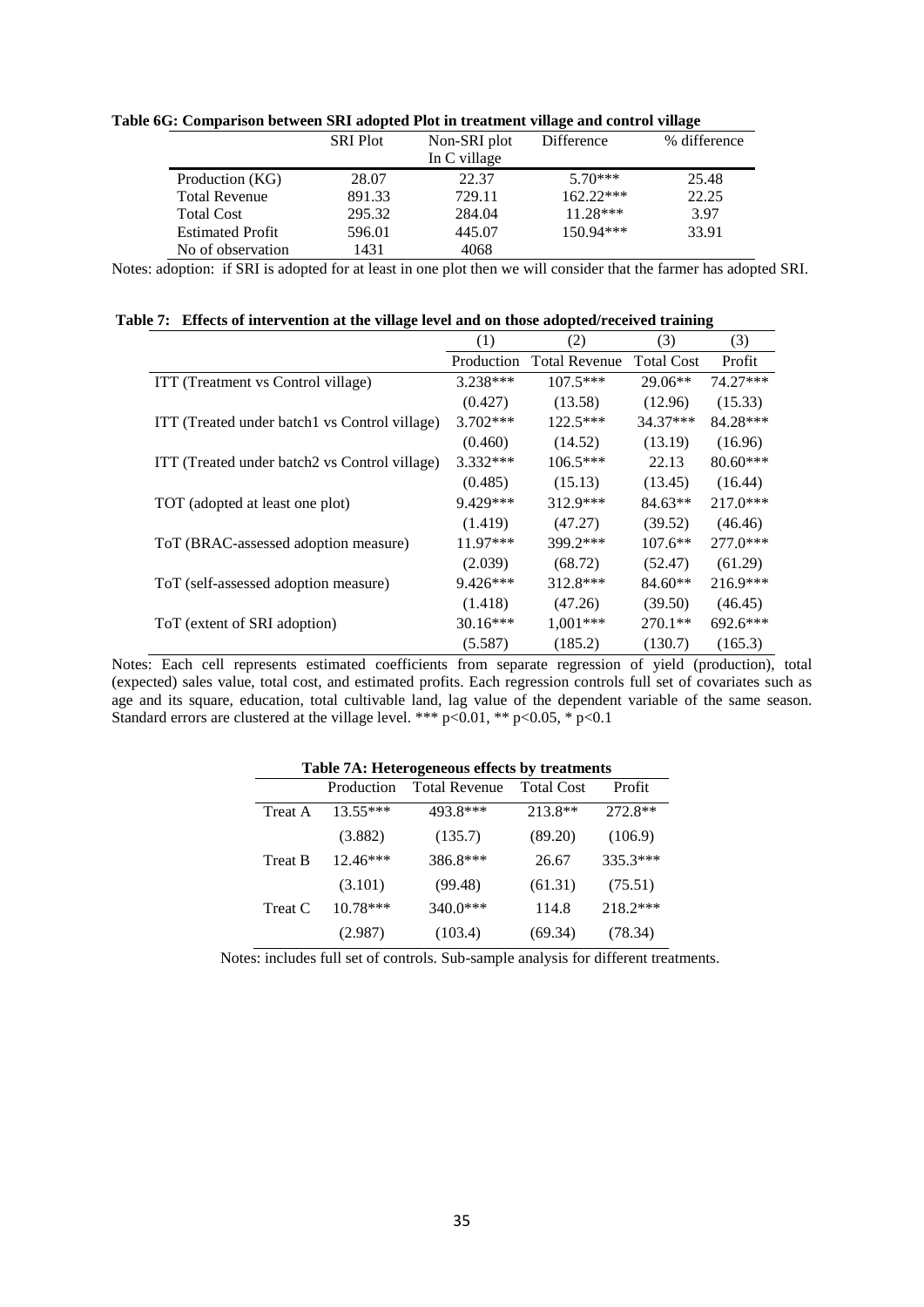| Table 8: Spill-over effects (Effects on Adoption) |                |            |             |             |  |  |  |  |
|---------------------------------------------------|----------------|------------|-------------|-------------|--|--|--|--|
|                                                   | (1)            | (2)        | (3)         | (4)         |  |  |  |  |
| Panel A: adopted at least in 1 plot               |                |            |             |             |  |  |  |  |
| Untreated in treat village=1                      | $0.909***$     | $0.906***$ |             |             |  |  |  |  |
|                                                   | (0.132)        | (0.132)    |             |             |  |  |  |  |
| Total trained farmers                             |                |            | $0.0518***$ | $0.0520***$ |  |  |  |  |
|                                                   |                |            | (0.00623)   | (0.00628)   |  |  |  |  |
| Panel B: proportion of land adopted               |                |            |             |             |  |  |  |  |
| Untreated in treat village=1                      | $3.558***$     | $3.565***$ |             |             |  |  |  |  |
|                                                   | (0.566)        | (0.565)    |             |             |  |  |  |  |
| Total trained farmers                             |                |            | $0.247***$  | $0.248***$  |  |  |  |  |
|                                                   |                |            | (0.0398)    | (0.0398)    |  |  |  |  |
| Control for covariates                            | N <sub>0</sub> | <b>Yes</b> | No.         | Yes         |  |  |  |  |
| <b>Observations</b>                               | 3,026          | 2,992      | 3,026       | 3,026       |  |  |  |  |